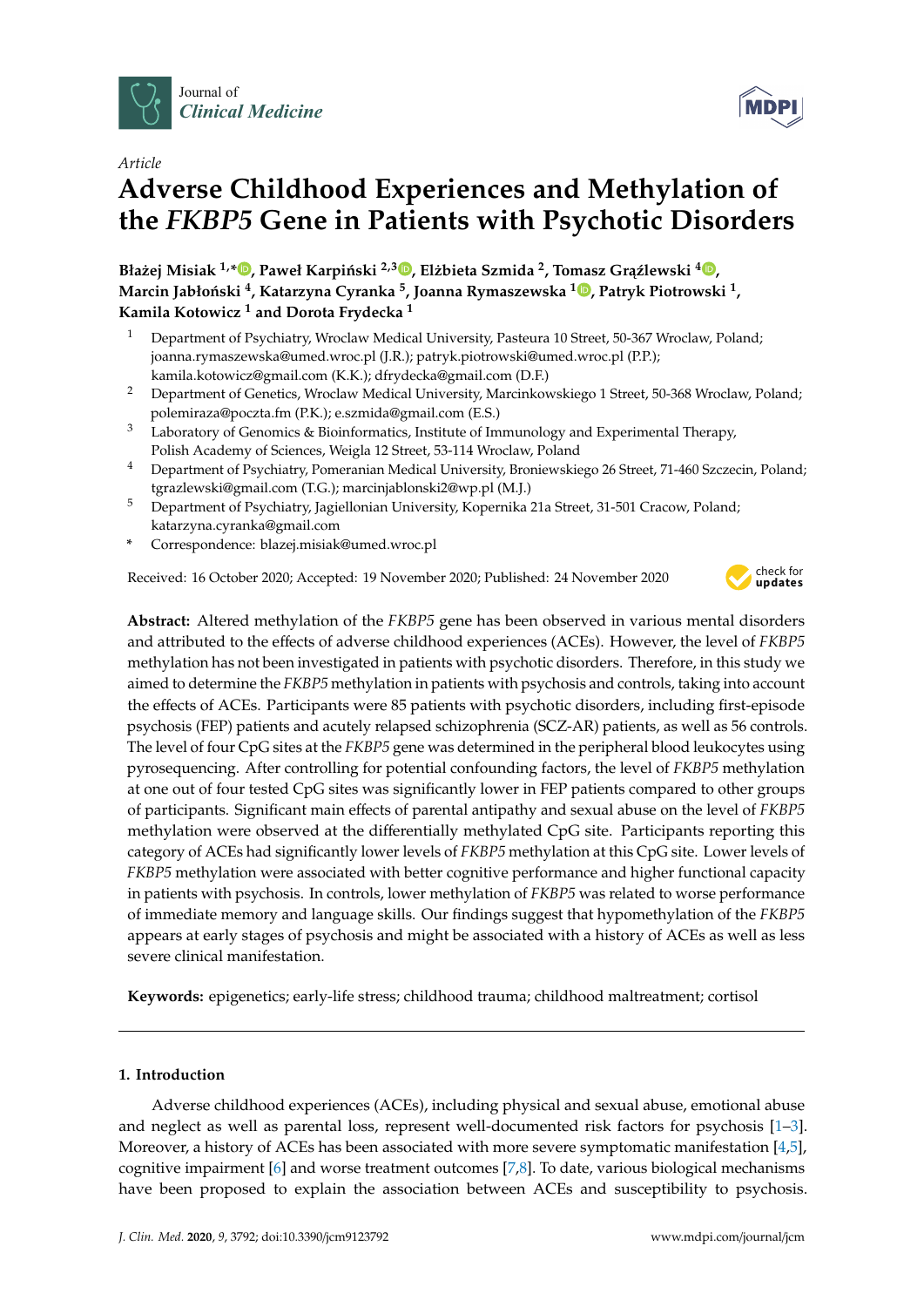One of them is related to dysregulation of the hypothalamic-pituitary-adrenal (HPA) axis. Indeed, individuals with a history of ACEs have a heightened negative reaction to distressing experiences later in life [\[9\]](#page-11-7), elevated cortisol levels over time [\[10\]](#page-11-8) and blunted HPA axis responses on stress reactivity tests [\[11\]](#page-11-9). Moreover, it has been demonstrated that glucocorticoid secretion increases dopaminergic activity in various brain regions, especially the mesolimbic system [\[12,](#page-11-10)[13\]](#page-11-11). To date, several HPA axis dysregulations have been observed in patients with schizophrenia and first-episode psychosis (FEP), including pituitary enlargement [\[14\]](#page-11-12), elevated morning cortisol levels [\[15\]](#page-11-13), blunted cortisol awakening response together with flattened HPA axis response to stress [\[16–](#page-11-14)[18\]](#page-11-15).

A recent meta-analysis demonstrated poor concordance between naturally-occurring stressors and the HPA axis dysfunction in patients with psychosis [\[19\]](#page-12-0). Apart from certain methodological considerations, it should be noted that exposure to ACEs is not a risk factor specifically associated with the psychosis spectrum. Moreover, early-life stress does not always lead to the development of unfavourable mental health outcomes. One of the potential moderators of this association might be related to the impact of genetic and epigenetic factors [\[20](#page-12-1)[,21\]](#page-12-2). Indeed, epigenetic processes have been demonstrated to act in transducing environmental experiences to both the genome and brain structure modifications, potentially underlining the association between childhood trauma and the development of psychosis as well as its psychopathological features and biological correlates [\[22\]](#page-12-3).

The gene by which ACEs interactions that might impact a risk of various neuropsychiatric disorders, including psychosis, has been described as the *FKBP5* gene (for review see [\[20](#page-12-1)[,23\]](#page-12-4)). This gene encodes the FK506-binding protein 51 (FKBP51) that is a heat shock protein acting as a co-chaperone for the glucocorticoid receptors [\[24\]](#page-12-5). Expression of the *FKBP5* gene is strongly stress-responsive and higher levels of FKBP51 cause diminished negative feedback regulation of the HPA axis, thus prolonging stress response through longer reduction of cortisol secretion [\[25\]](#page-12-6). The *FKBP5* polymorphisms have been shown to be associated with psychosis after the inclusion of ACEs as the confounding factor [\[26\]](#page-12-7). Moreover, ACEs have been demonstrated to interact with variation in the *FKBP5* gene affecting clinical manifestation of psychosis and cognitive performance [\[27](#page-12-8)[,28\]](#page-12-9). It is also important that exposure to ACEs has been associated with lower methylation of the *FKBP5* gene [\[29](#page-12-10)[,30\]](#page-12-11).

Although higher expression of the *FKBP5* gene has been observed in patients with schizophrenia [\[31\]](#page-12-12), methylation of this gene has not been investigated in this group of patients. Moreover, the association between exposure to ACEs and the level of *FKBP5* methylation in patients with psychotic disorders remains unknown. Therefore, in this study, we aimed to assess the level of *FKBP5* methylation in patients with FEP, acutely relapsed schizophrenia (SCZ-AR) patients, and healthy controls. Furthermore, we investigated the association between clinical manifestation, cognitive performance and a history of ACEs in this group of patients.

## **2. Materials and Methods**

#### *2.1. Participants*

Participants were represented by 85 inpatients with schizophrenia-spectrum disorders and 56 healthy controls. They overlapped with samples reported in detail by our previous publications [\[32](#page-12-13)[–34\]](#page-12-14). There were 40 patients with FEP and 45 acutely-relapsed patients with SCZ-AR. Patients were recruited at two clinical sites (Department of Psychiatry, Wroclaw Medical University, Wroclaw, Poland and Department of Psychiatry, Pomeranian Medical University, Szczecin, Poland). The Diagnostic and Statistical Manual of Mental Disorders, fourth edition (DSM-IV) criteria, validated by the Operational Criteria for Psychotic Illness (OPCRIT) checklist, were used to establish a clinical diagnosis [\[35\]](#page-12-15). Patients with FEP met the DSM-IV criteria for the following diagnoses: schizophrenia (*n* = 14), delusional disorder (*n* = 1), schizoaffective disorder (*n* = 5), schizophreniform disorder (*n* = 7) and brief psychotic disorder (*n* = 13). In turn, all SCZ-AR patients met the DSM-IV criteria of schizophrenia. Most patients were receiving antipsychotic treatment on the day of recruitment (there were two antipsychotic-naïve FEP patients). The total chlorpromazine equivalent dosage (CPZeq)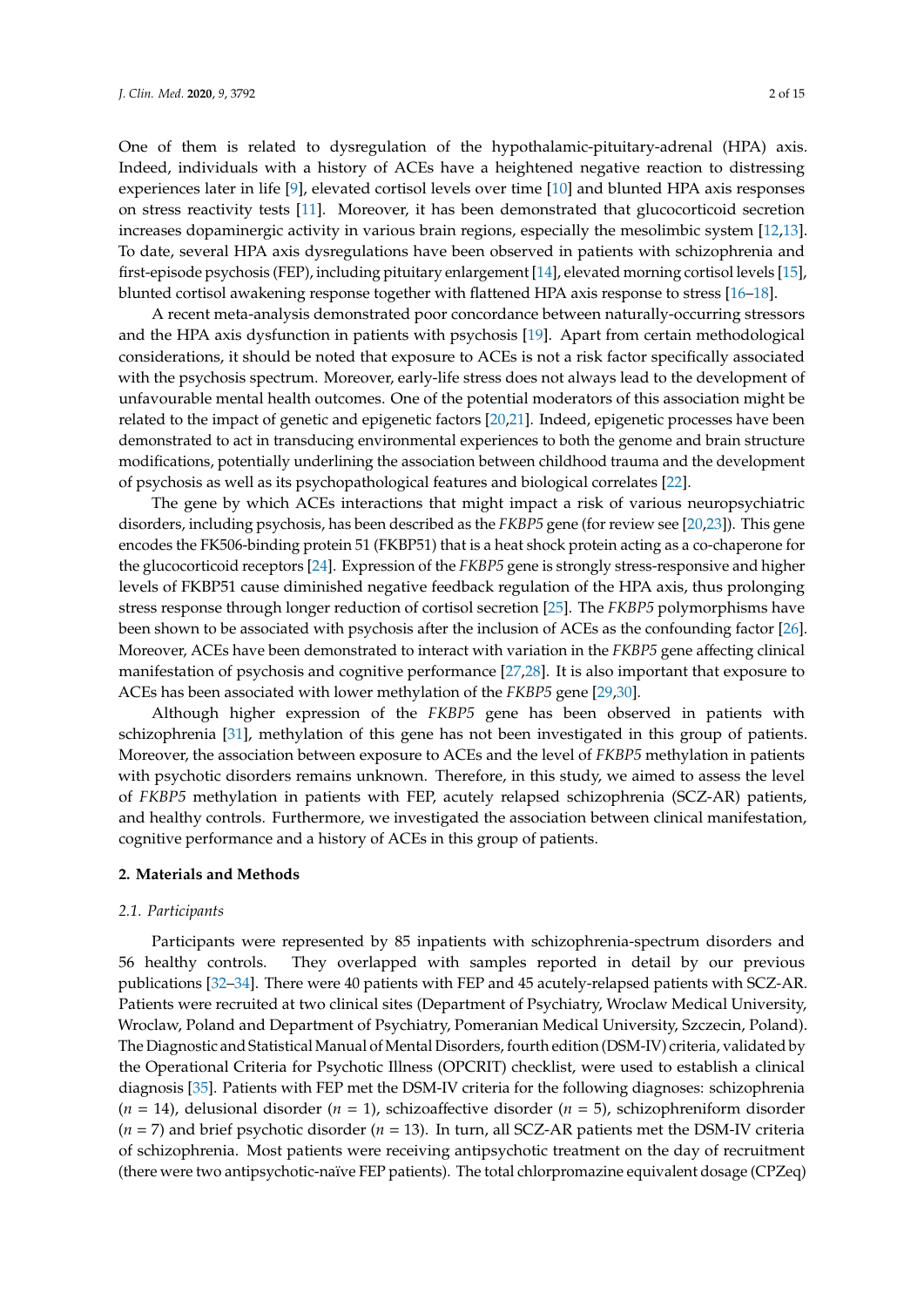was  $380.6 \pm 211.6$  mg/day. Healthy controls were recruited through advertisements and had a negative family history of psychotic and mood disorders in first- and second-degree relatives. Both groups of participants were matched for age, sex and the level of parental education. The latter one represented a proxy measure of socioeconomic status. The study protocol was approved by the Ethics Committee at Wroclaw Medical University (Poland) and all participants gave written informed consent.

## *2.2. Clinical Assessment*

The following measures were used to record symptomatic manifestation on the day of recruitment: (1) the Positive and Negative Syndrome Scale (PANSS) [\[36\]](#page-12-16); (2) the Montgomery–Asberg Depression Rating Scale (MADRS) [\[37\]](#page-12-17); (3) the Young Mania Rating Scale (YMRS) [\[38\]](#page-12-18) and (4) the Global Assessment of Functioning (GAF) [\[39\]](#page-13-0). Cognitive performance was assessed by the Repeatable Battery for the Assessment of Neuropsychological Status (RBANS) [\[40\]](#page-13-1). It consists of 12 tasks scoring the following domains of cognitive performance: (1) immediate memory (list learning and story memory); (2) visuospatial/constructional functions (figure copy and line orientation); (3) language (picture naming and semantic fluency); (4) attention (digit span and coding); and (5) delayed memory (list recall, list recognition, story memory and figure recall).

The Childhood Experience of Care and Abuse Questionnaire (CECA.Q) was administered to assess a history of childhood maltreatment [\[41\]](#page-13-2). The CECA.Q is a retrospective self-report that records various childhood adversities appearing before the age of 17 years. These include parental loss, parental antipathy and neglect, physical abuse as well as sexual abuse. It has been validated in the population of patients with psychosis and has good psychometric properties [\[42\]](#page-13-3).

## *2.3. Sampling of Biological Material*

Two venous blood samples were collected after overnight fasting between 7 a.m. and 9 a.m. One of them was centrifuged to obtain serum that was stored in aliquots at −80 ◦C. Serum levels of cortisol were determined using electrochemiluminescence analysis (Cobas e411 analyser, Roche). DNA was obtained from peripheral blood leukocytes using the Prepito DNA Blood250 Kit according to the manufacturer's protocol.

## *2.4. Assessment of DNA Methylation*

Four CpG sites were selected for pyrosequencing based on their proximity to glucocorticoid response elements (GREs) (Figure [1\)](#page-3-0). Bisulfite treatment was carried out using 1400 ng of a sample genomic DNA and the EZ DNA Methylation-Direct kit (Zymo Research, Orange, CA, USA). This process deaminates unmethylated cytosine residues to uracil leaving methylated cytosine residues unchanged. To perform polymerase chain reactions (PCR), 42 ng of bisulfite-modified DNA was used as template. The PCR reactions were performed in a total volume of 50 µL for 35 cycles using Roche Diagnostic Corporation (Indianapolis, IN, USA), FastStart High-Fidelity Taq DNA Polymerase (1.0U), MgCl2 solution (3.5 mM), deoxynucleotides (0.2 mM), sense primer (0.24 uM), antisense primer (0.18  $\mu$ M), with denaturation at 95 °C for 30 s, annealing for 45 s at 57 °C and 53 °C, and extension at 72  $°C$  for 1 min.

The following sets of primers were used: (1) sense primer: 5'-GGATAATAATTTGGAGTTATAG TGTAGGT-3', anti-sense primer: 5' 5'-CAAAACTTATTCCCTTATTTATTCCTAAAC-3' and sequencing primer: 5'-ATTTGGAGTTATAGTGTAGGTTT-3' (PCR product: 192 bp, annealing temperature: 57 °C) and (2) 5'-sense primer: AAAAGTTGATATATAGGAATAAAATAAGA-3', anti-sense primer: 5'-TATTTATTCATTATCAAATTTATCTCTTAC-3' and sequencing primer: 5'-ATATAGGAATAAAATAAGAAT-3' (PCR product: 130 bp, annealing temperature: 53 °C). All PCR products were electrophoresed on 1% agarose gel, stained with ethidium bromide, and visualized for appropriate and pure product before proceeding with all analyses using the Bio-Rad Laboratories (Hercules, CA, USA) Gel-Doc UV illuminator. Methylation percentage of each CpG was determined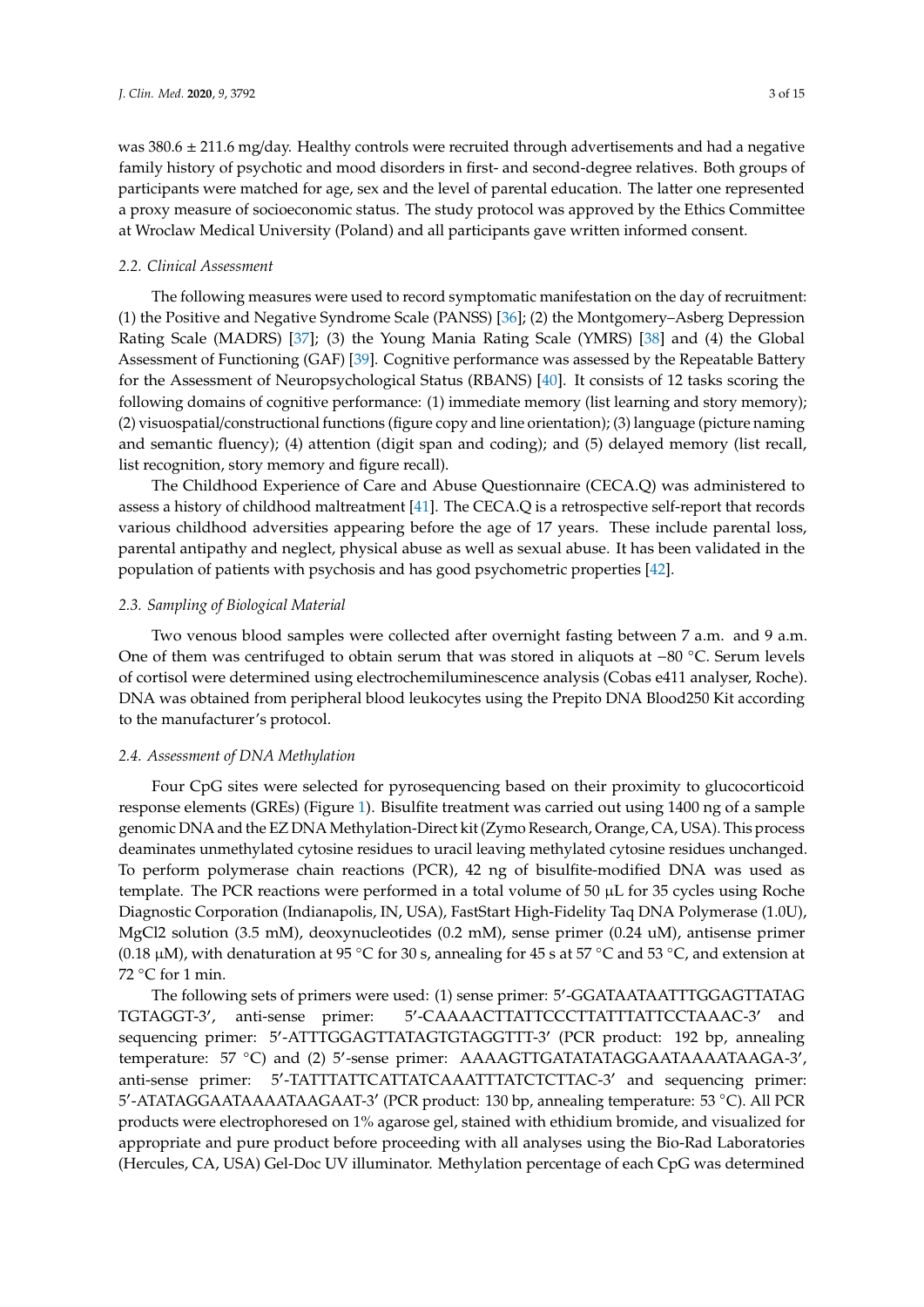<span id="page-3-0"></span>using the Qiagen (Valencia, CA, USA) Pyromark Q96 ID pyrosequencer and sequencing primers, according to the manufacturer's recommendations.



Figure 1. Location of CpG sites tested in the present study according to the Genome Reference Consortium Human Build 38 patch release 7 primary assembly in the National Center of Biotechnology Information Variation Viewer. Selected CpG sites were marked with red boxes. Location and sequence of glucocorticoid response elements (GRE) was marked with green boxes.

#### *2.5. Statistics*

Bivariate comparisons were performed using the Mann–Whitney U test or Student's *t*-test (depending on data distribution) and the chi-squared test. One-way analysis of variance (ANOVA) was used to test differences in continuous variables between FEP patients, SCZ-AR patients and healthy controls. In the case of significant results of one-way ANOVA, post-hoc tests were used (Bonferroni test or Games–Howell test, depending on homogeneity of variance). Correlations were tested using the Spearman's rank correlation coefficients. Differences in the level of *FKBP5* methylation were further assessed using the analysis of co-variance (ANCOVA). The following covariates were considered and further selected based on the analysis of correlations with the *FKBP5* methylation levels: age, sex, body mass index (BMI), cigarette smoking status, cortisol levels and CPZeq. All of these variables, except for CPZeq, have been associated with the levels of *FKBP5* methylation in previous studies [\[43](#page-13-4)[,44\]](#page-13-5). In turn, CPZeq was a proxy measure of exposure to antipsychotics which have been found to impact DNA methylation [\[45\]](#page-13-6). Independent variables were represented by the participants status (FEP, SCZ-AR or healthy controls) and a history of specific childhood adversities. Results of statistical analysis were considered statistically significant if the *p*-value was <0.05. The Statistical Package for Social Sciences, version 20 (SPSS Inc., Chicago, IL, USA) was used to perform statistical analyses.

## **3. Results**

General characteristics of participants were presented in Table [1.](#page-5-0) There were significant between-group differences in terms of age, education, BMI, cigarette smoking rates, cognitive performance on all RBANS domains and cortisol levels. Additionally, patients with SCZ-AR had significantly longer illness duration, higher scores of negative symptoms, lower GAF scores and greater CPZeq.

The levels of cortisol were significantly higher in patients with psychotic disorders compared to controls. There were no significant between-group differences between the whole group of patients and healthy controls in the levels of *FKBP5* methylation (Table [1\)](#page-5-0). However, further stratification of the sample revealed the following significant differences (post-hoc tests): (1) higher CpG1 methylation in SCZ-AR patients compared to healthy controls (*p* = 0.026); (2) higher CpG2 methylation in SCZ-AR patients compared to FEP patients ( $p = 0.002$ ) and healthy controls ( $p = 0.042$ ) and (3) lower CpG4 methylation in FEP patients compared to SCZ-AR patients (*p* < 0.001) and healthy controls (*p* = 0.033) (Figure [2\)](#page-6-0).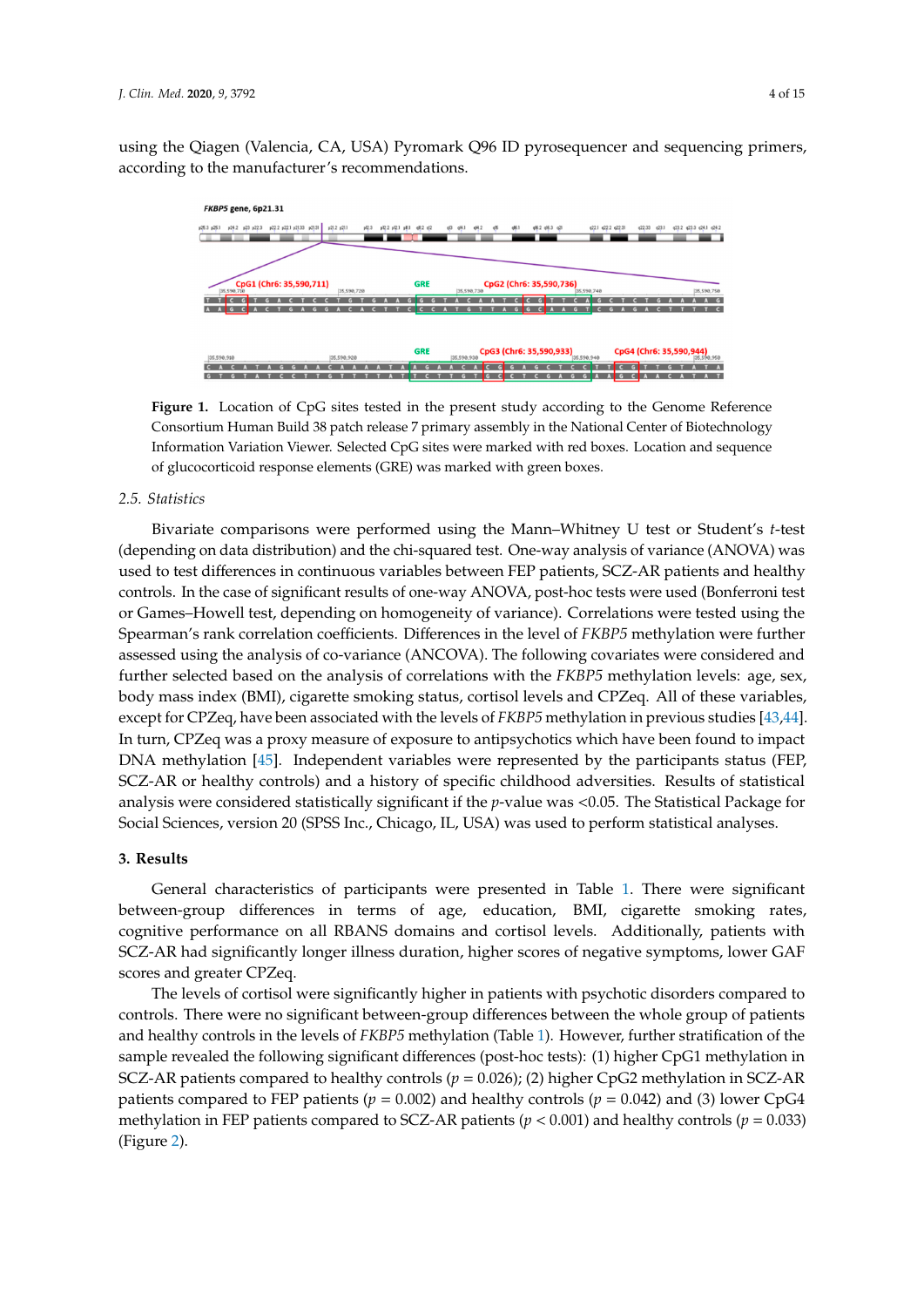|                                   |                                                           | <b>1. FEP</b>   |                                            | 2. SCZ-AR         |                          | 3. HCs                   | $\boldsymbol{p}$ | <b>Post-Hoc or Pairwise</b> |  |
|-----------------------------------|-----------------------------------------------------------|-----------------|--------------------------------------------|-------------------|--------------------------|--------------------------|------------------|-----------------------------|--|
|                                   | Mean $\pm$ SD or n $\left(\% \right)$<br>$\boldsymbol{n}$ |                 | Mean $\pm$ SD or n (%)<br>$\boldsymbol{n}$ |                   | $\boldsymbol{n}$         | Mean $\pm$ SD or n (%)   |                  | Comparisons                 |  |
| Age, years                        | 40                                                        | $28.1 \pm 7.3$  | 45                                         | $45.2 \pm 12.6$   | 56                       | $32.5 \pm 8.2$           | < 0.001          | 1 < 2, 2 > 3                |  |
| Sex, males                        | 40                                                        | 20(50.0)        | 45                                         | 25(55.6)          | 56                       | 22(39.3)                 | 0.248            | $\overline{\phantom{a}}$    |  |
| <b>Education</b> , years          | 40                                                        | $13.6 \pm 2.5$  | 38                                         | $12.6 \pm 3.0$    | 54                       | $15.8 \pm 2.5$           | < 0.001          | 1 < 3, 2 < 3                |  |
| Maternal education, higher        | 40                                                        | 8(20.0)         | 45                                         | 8(17.8)           | 53                       | 18(34.0)                 | 0.130            | $\blacksquare$              |  |
| Paternal education, higher        | 40                                                        | 8(20.0)         | 45                                         | 8(17.8)           | 53                       | 15(28.3)                 | 0.418            | $\blacksquare$              |  |
| BMI, $\text{kg/m}^2$              | 40                                                        | $23.7 \pm 3.8$  | 40                                         | $26.5 \pm 5.1$    | 56                       | $23.8 \pm 3.5$           | 0.005            | 1 < 2, 2 > 3                |  |
| Cigarette smoking                 | 40                                                        | 15(37.5)        | 40                                         | 22(55.0)          | 56                       | 5(8.9)                   | < 0.001          | 1 < 2, 1 > 3, 2 > 3         |  |
| <b>Parental loss</b>              | 37                                                        | 10(27.0)        | 36                                         | 13(36.1)          | 54                       | 12(22.2)                 | 0.351            | $\sim$                      |  |
| Parental antipathy                | 37                                                        | 10(27.0)        | 36                                         | 18(50.0)          | 54                       | 16(57.1)                 | 0.071            | $\overline{\phantom{a}}$    |  |
| Parental neglect                  | 37                                                        | 6(16.2)         | 36                                         | 13(36.1)          | 54                       | 14(25.9)                 | 0.153            | $\overline{a}$              |  |
| Physical abuse                    | 37                                                        | 13(35.1)        | 36                                         | 17(47.2)          | 54                       | 13(24.1)                 | 0.074            | $\overline{a}$              |  |
| Sexual abuse                      | 37                                                        | 5(13.5)         | 36                                         | 7(19.4)           | 54                       | 3(5.6)                   | 0.126            | $\overline{\phantom{a}}$    |  |
| <b>RBANS-immediate memory</b>     | 40                                                        | $42.7 \pm 8.4$  | 44                                         | $33.5 \pm 11.3$   | 52                       | $51.9 \pm 6.0$           | < 0.001          | 1 < 3, 1 > 2, 2 < 3         |  |
| RBANS-visuospatial/constructional | 40                                                        | $34.7 \pm 5.4$  | 44                                         | $30.0 \pm 8.2$    | 52                       | $38.1 \pm 2.2$           | < 0.001          | 1 < 3, 1 > 2, 2 < 3         |  |
| RBANS-language                    | 40                                                        | $28.2 \pm 6.1$  | 44                                         | $24.9 \pm 6.6$    | 52                       | $33.7 \pm 6.5$           | < 0.001          | 1 < 3, 2 < 3                |  |
| <b>RBANS-attention</b>            | 40                                                        | $54.2 \pm 12.2$ | 44                                         | $35.6 \pm 11.8$   | 52                       | $68.9 \pm 8.9$           | < 0.001          | 1 < 3, 1 > 2, 2 < 3         |  |
| <b>RBANS-delayed memory</b>       | 40                                                        | $46.9 \pm 7.7$  | 44                                         | $39.0 \pm 11.3$   | 52                       | $56.0 \pm 4.5$           | < 0.001          | 1 < 3, 1 > 2, 2 < 3         |  |
| Age of psychosis onset, years     | 40                                                        | $26.6 \pm 7.3$  | 45                                         | $24.9 \pm 8.6$    | $\overline{\phantom{a}}$ |                          | 0.109            | $\sim$                      |  |
| Illness duration, weeks           | 40                                                        | $43.8 \pm 87.8$ | 45                                         | $651.7 \pm 526.9$ | $\sim$                   | $\overline{\phantom{a}}$ | < 0.001          | $\sim$                      |  |
| Family history of psychosis       | 40                                                        | 5(12.5)         | 45                                         | 12(26.7)          | 56                       | 0(0)                     | < 0.001          | 1 > 3, 2 > 3                |  |
| <b>PANSS-P</b>                    | 40                                                        | $12.9 \pm 5.2$  | 40                                         | $15.2 \pm 4.9$    | $\overline{a}$           |                          | 0.053            | $\overline{\phantom{a}}$    |  |
| PANSS-N                           | 40                                                        | $18.1 \pm 8.4$  | 40                                         | $23.8 \pm 9.5$    |                          |                          | < 0.001          | $\overline{\phantom{a}}$    |  |

**Table 1.** General characteristics of the sample.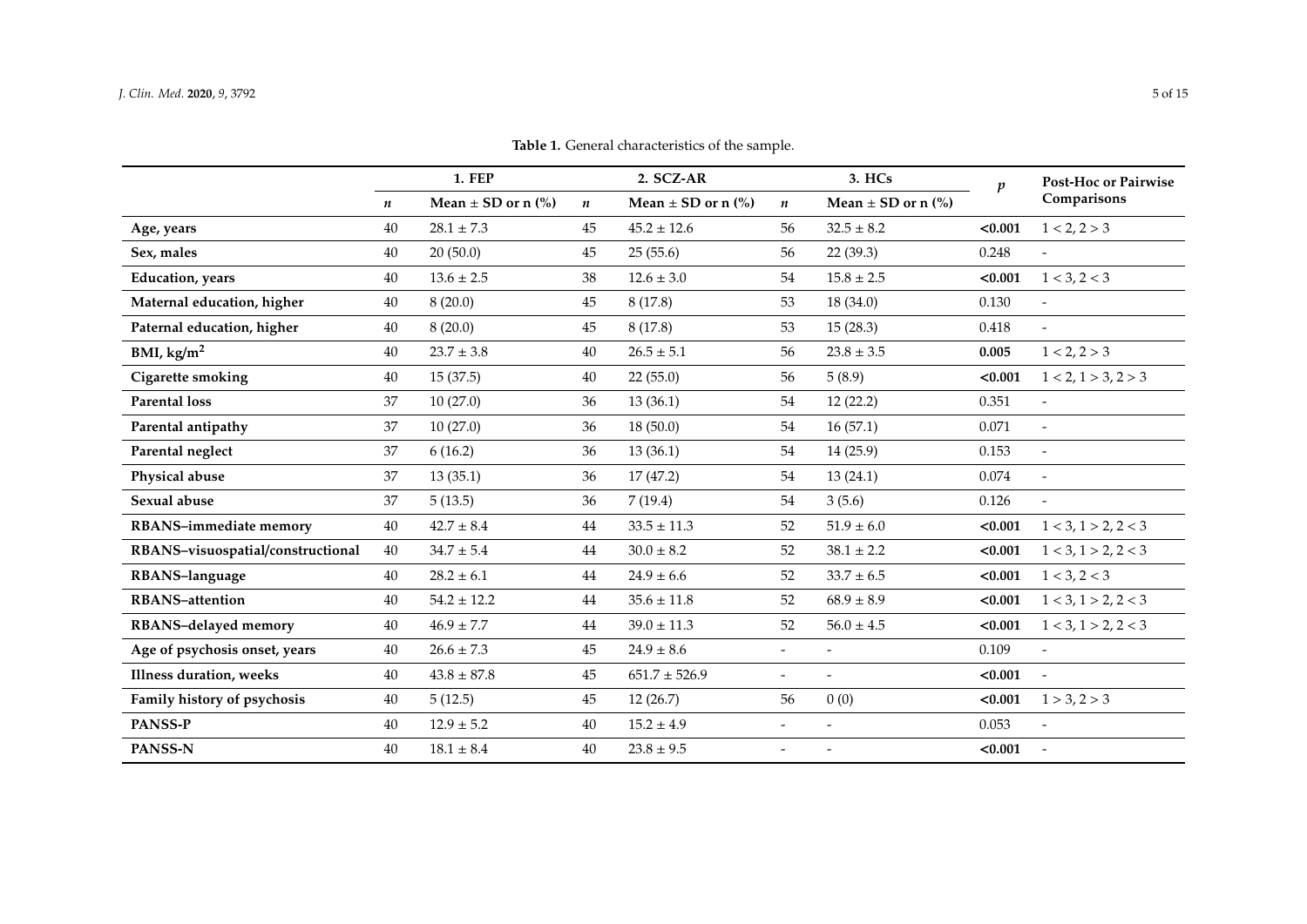|                  |    | <b>1. FEP</b><br>Mean $\pm$ SD or n $\left(\% \right)$<br>n |    | 2. SCZ-AR                                                 | 3. HCs                   |                                                           | <b>Post-Hoc or Pairwise</b> |                          |
|------------------|----|-------------------------------------------------------------|----|-----------------------------------------------------------|--------------------------|-----------------------------------------------------------|-----------------------------|--------------------------|
|                  |    |                                                             |    | Mean $\pm$ SD or n $\left(\% \right)$<br>$\boldsymbol{n}$ |                          | Mean $\pm$ SD or n $\left(\% \right)$<br>$\boldsymbol{n}$ |                             | Comparisons              |
| <b>MADRS</b>     | 40 | $8.3 \pm 8.1$                                               | 38 | $7.8 \pm 8.3$                                             | $\sim$                   | $\overline{\phantom{0}}$                                  | 0.743                       | $\overline{\phantom{a}}$ |
| <b>YMRS</b>      | 40 | $2.1 \pm 5.1$                                               | 38 | $2.1 \pm 5.0$                                             | $\sim$                   | $\overline{\phantom{a}}$                                  | 0.758                       | $\sim$                   |
| GAF              | 40 | $54.2 \pm 17.1$                                             | 39 | $35.3 \pm 14.0$                                           | $\sim$                   | $\overline{\phantom{a}}$                                  | < 0.001                     | $\overline{\phantom{a}}$ |
| CPZeq, mg/day    | 40 | $300.1 \pm 169.7$                                           | 37 | $467.7 \pm 219.8$                                         | $\overline{\phantom{0}}$ | $\overline{\phantom{0}}$                                  | < 0.001                     | $\overline{\phantom{a}}$ |
| Cortisol, nmol/l | 40 | 338.673.3                                                   | 45 | 448.9 151.9                                               | 55                       | $272.8 \pm 87.2$                                          | < 0.001                     | 1 < 2, 1 > 3, 2 > 3      |

**Table 1.** *Cont.*

<span id="page-5-0"></span>Significant differences ( $p < 0.05$ ) were marked with bold characters. n refers to the number of participants with available data.BMI, body mass index; CPZeq, chlorpromazine equivalent dosage; FEP, first-episode psychosis; GAF, the Global Assessment of Functioning; HCs, healthy controls; PANSS-N, the Positive and Negative Syndrome Scale (subscale of negative symptoms); MADRS, the Montgomery-Asberg Depression Rating Scale; PANSS-P, the Positive and Negative Syndrome Scale (subscale of positive symptoms); RBANS, the Repeatable Battery for the Assessment of Neuropsychological Status; SCZ-AR, acutely relapsed schizophrenia patients; YMRS, the Young Mania Rating Scale.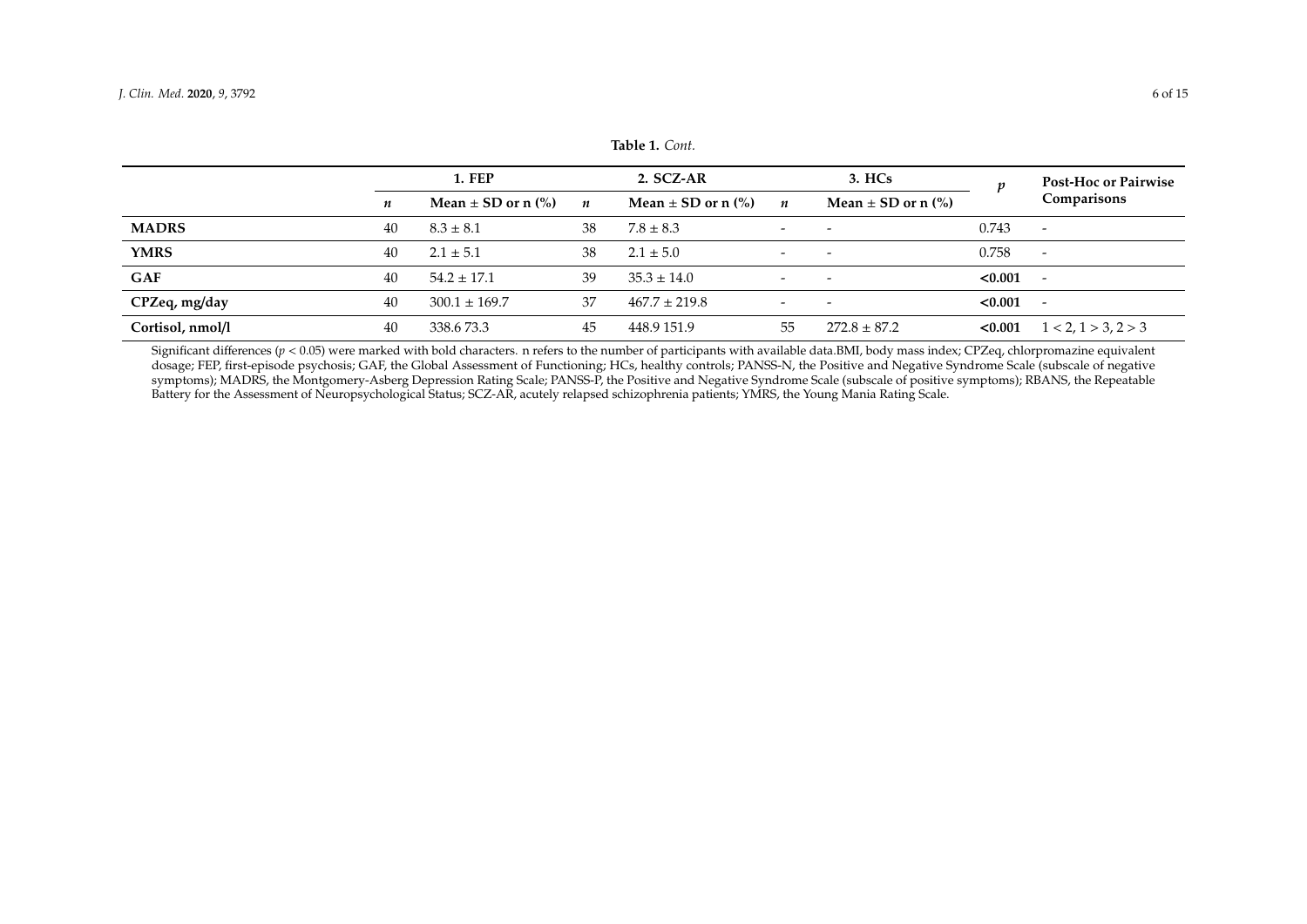<span id="page-6-0"></span>

**Figure 2.** The levels of *FKBP5* methylation in patients with first-episode psychosis (FEP), acutely relapsed schizophrenia patients (SCZ-R) and healthy controls (HCs). Horizontal lines and error bars represent mean and standard deviation.  $* p < 0.05$ .

Bivariate correlations between the FKBP5 methylation levels and potential confounding factors were presented in Table [A1.](#page-10-0) Based on this analysis, the following factors were associated with the FKBP5 methylation: (1) BMI for CpG1; (2) age, sex and cortisol levels for CpG2; (3) sex, cigarette smoking status, BMI and cortisol levels for CpG3 and (4) sex, BMI and CPZeq for CpG4. These variables were included as covariates in the ANCOVA (Table [2\)](#page-7-0). There were significant main effects of diagnostic group (FEP vs. SCZ-AR vs. healthy controls) on the level of CpG4 methylation in the models testing all categories of adverse childhood experiences. These effects were not significant in the models that included methylation of CpG1, CpG2 and CpG3 as dependent variables. There were also significant main effects of parental antipathy and sexual abuse on the level of CpG4 methylation. More specifically, parental antipathy and sexual abuse were related to lower CpG4 methylation in all participants (Figure [3\)](#page-6-1). Regarding covariates, significant main effects of sex were found in all models that included the levels of CpG3 and CpG4 methylation. In turn, BMI was associated with the level of CpG4 methylation in the majority of ANCOVA models, except for the one that included a history of parental neglect. *J. Clin. Med.* **2020**, *9*, x FOR PEER REVIEW 9 of 16

<span id="page-6-1"></span>

**Figure 3.** The association between a history of parental antipathy and sexual abuse with methylation levels **Figure 3.** The association between a history of parental antipathy and sexual abuse with methylation levels at CpG4 in patients with first-episode psychosis (FEP), acutely relapsed schizophrenia patients (SCZ-R) and healthy controls (HCs). Estimated marginal means were shown.

Correlations between clinical variables and the levels of *FKBP5* methylation are shown in Table 3. Correlations between clinical variables and the levels of *FKBP5* methylation are shown in Table [3.](#page-8-0) Higher CpG2 methylation was associated with significantly lower scores of immediate memory, visuospatial/constructional abilities, attention and delayed memory as well as the GAF in patients with psychosis. However, the correlation with visuospatial/constructional abilities was significant only in  $\epsilon$  is the scores of language and visuospatial abilities of  $\epsilon$  in the group of  $\epsilon$  in the group of  $\epsilon$  in the group of  $\epsilon$  in the group of  $\epsilon$  in the group of  $\epsilon$  in the group of  $\epsilon$  in the group of  $\epsilon$  in the g patients with FEP. Similarly, higher CpG4 methylation was associated with lower scores of the RBANS (except for the scores of language and visuospatial/constructional abilities) and the GAF in the group of patients with psychosis. In healthy controls, higher methylation of CpG4 was related to higher scores of the RBANS language and immediate memory domains.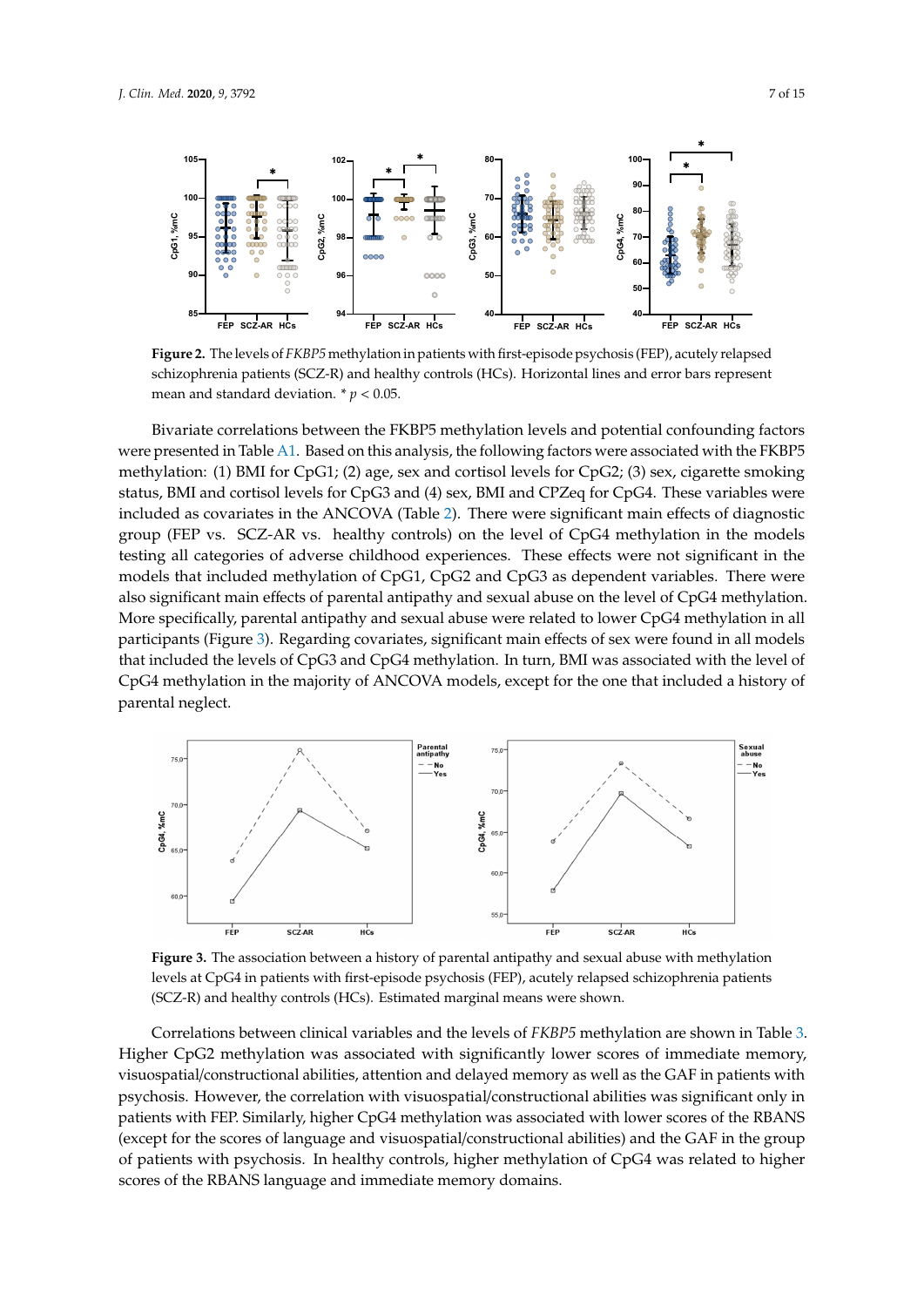<span id="page-7-0"></span>

| FKBP5, %mC | <b>Independent Variable</b> | <b>Parental Loss</b>      | <b>Parental Antipathy</b> | <b>Parental Neglect</b>   | <b>Physical Abuse</b>   | <b>Sexual Abuse</b>       |
|------------|-----------------------------|---------------------------|---------------------------|---------------------------|-------------------------|---------------------------|
| CpG1       | BMI                         | $F = 3.380, p = 0.068$    | $F = 3.336, p = 0.070$    | $F = 3.561, p = 0.062$    | $F = 3.263, p = 0.073$  | $F = 3.030, p = 0.084$    |
|            | Group                       | $F = 1.749, p = 0.178$    | $F = 1.765, p = 0.176$    | $F = 2.702$ , $p = 0.071$ | $F = 2.239, p = 0.111$  | $F = 0.422$ , $p = 0.657$ |
|            | ACEs                        | $F = 1.076, p = 0.302$    | $F = 0.007, p = 0.934$    | $F = 0.536, p = 0.466$    | $F = 0.489, p = 0.486$  | $F = 0.854, p = 0.357$    |
|            | $Group \times ACEs$         | $F = 0.463, p = 0.631$    | $F = 0.374, p = 0.689$    | $F = 1.755$ , $p = 0.177$ | $F = 0.710, p = 0.494$  | $F = 0.067, p = 0.935$    |
|            | Age                         | $F = 0.207, p = 0.650$    | $F = 0.033, p = 0.856$    | $F = 0.465, p = 0.497$    | $F = 0.364, p = 0.548$  | $F = 0.339, p = 0.562$    |
|            | Sex                         | $F = 2.521, p = 0.115$    | $F = 2.616, p = 0.109$    | $F = 3.025, p = 0.085$    | $F = 2.780, p = 0.099$  | $F = 3.024, p = 0.085$    |
|            | Cortisol                    | $F = 3.825, p = 0.053$    | $F = 3.327, p = 0.071$    | $F = 3.834, p = 0.052$    | $F = 3.601, p = 0.061$  | $F = 3.932, p = 0.058$    |
| CpG2       | Group                       | $F = 0.875, p = 0.420$    | $F = 0.465, p = 0.629$    | $F = 1.267, p = 0.286$    | $F = 1.025, p = 0.362$  | $F = 1.305, p = 0.276$    |
|            | ACEs                        | $F = 0.018$ , $p = 0.894$ | $F = 0.011, p = 0.916$    | $F = 0.098, p = 0.755$    | $F = 0.091, p = 0.764$  | $F = 0.185, p = 0.668$    |
|            | $Group \times ACEs$         | $F = 1.243, p = 0.293$    | $F = 1.882, p = 0.158$    | $F = 0.153, p = 0.858$    | $F = 1.518, p = 0.224$  | $F = 0.867, p = 0.423$    |
|            | Sex                         | $F = 19.934, p < 0.001$   | $F = 21.481, p < 0.001$   | $F = 20.618, p < 0.001$   | $F = 22.292, p < 0.001$ | $F = 21.116, p < 0.001$   |
|            | BMI                         | $F = 1.988, p = 0.162$    | $F = 2.744, p = 0.101$    | $F = 1.601, p = 0.209$    | $F = 1.831, p = 0.179$  | $F = 2.056, p = 0.155$    |
|            | Cigarette smoking           | $F = 0.446, p = 0.506$    | $F = 0.528, p = 0.469$    | $F = 0.509, p = 0.477$    | $F = 0.531, p = 0.468$  | $F = 0.235, p = 0.629$    |
| CpG3       | Cortisol                    | $F = 2.344, p = 0.129$    | $F = 2.523, p = 0.115$    | $F = 2.546, p = 0.114$    | $F = 2.423, p = 0.123$  | $F = 2.316, p = 0.131$    |
|            | Group                       | $F = 0.669, p = 0.514$    | $F = 0.403, p = 0.670$    | $F = 0.384, p = 0.682$    | $F = 0.592, p = 0.555$  | $F = 0.094$ , $p = 0.911$ |
|            | $\rm ACEs$                  | $F = 0.519, p = 0.473$    | $F = 0.734, p = 0.394$    | $F = 0.022$ , $p = 0.883$ | $F = 0.029, p = 0.864$  | $F = 1.581, p = 0.211$    |
|            | $Group \times ACEs$         | $F = 0.253, p = 0.777$    | $F = 0.047, p = 0.954$    | $F = 0.669, p = 0.514$    | $F = 0.935, p = 0.396$  | $F = 1.104, p = 0.336$    |
|            | Sex                         | $F = 22.416, p < 0.001$   | $F = 25.458, p < 0.001$   | $F = 21.119, p < 0.001$   | $F = 25.114, p < 0.001$ | $F = 26.495, p < 0.001$   |
|            | BMI                         | $F = 4.020, p = 0.047$    | $F = 6.733$ , $p = 0.011$ | $F = 3.813, p = 0.053$    | $F = 4.038, p = 0.047$  | $F = 4.556, p = 0.035$    |
| CpG4       | CPZeq                       | $F = 0.004, p = 0.952$    | $F = 0.372, p = 0.543$    | $F = 0.078$ , $p = 0.780$ | $F = 0.401, p = 0.528$  | $F = 0.009, p = 0.923$    |
|            | Group                       | $F = 6.247, p = 0.003$    | $F = 8.302, p < 0.001$    | $F = 6.147, p = 0.003$    | $F = 6.929, p = 0.001$  | $F = 5.994, p = 0.003$    |
|            | $\rm ACEs$                  | $F = 1.040, p = 0.310$    | $F = 5.956, p = 0.016$    | $F = 0.134, p = 0.715$    | $F = 0.023, p = 0.880$  | $F = 5.470, p = 0.021$    |
|            | $Group \times ACEs$         | $F = 1.430, p = 0.244$    | $F = 0.269, p = 0.765$    | $F = 0.195, p = 0.823$    | $F = 2.164, p = 0.120$  | $F = 0.068, p = 0.934$    |
|            |                             |                           | 1.1 1 1 1 1               |                           |                         |                           |

**Table 2.** The analysis of co-variance (ANCOVA) testing for the effects of diagnostic group (first-episode psychosis (FEP) vs. acutely relapsed schizophrenia (SCZ-AR) vs. controls) and childhood trauma on the *FKBP5* methylation.

Significant effects ( $p < 0.05$ ) were marked with bold characters. ACEs, adverse childhood experiences.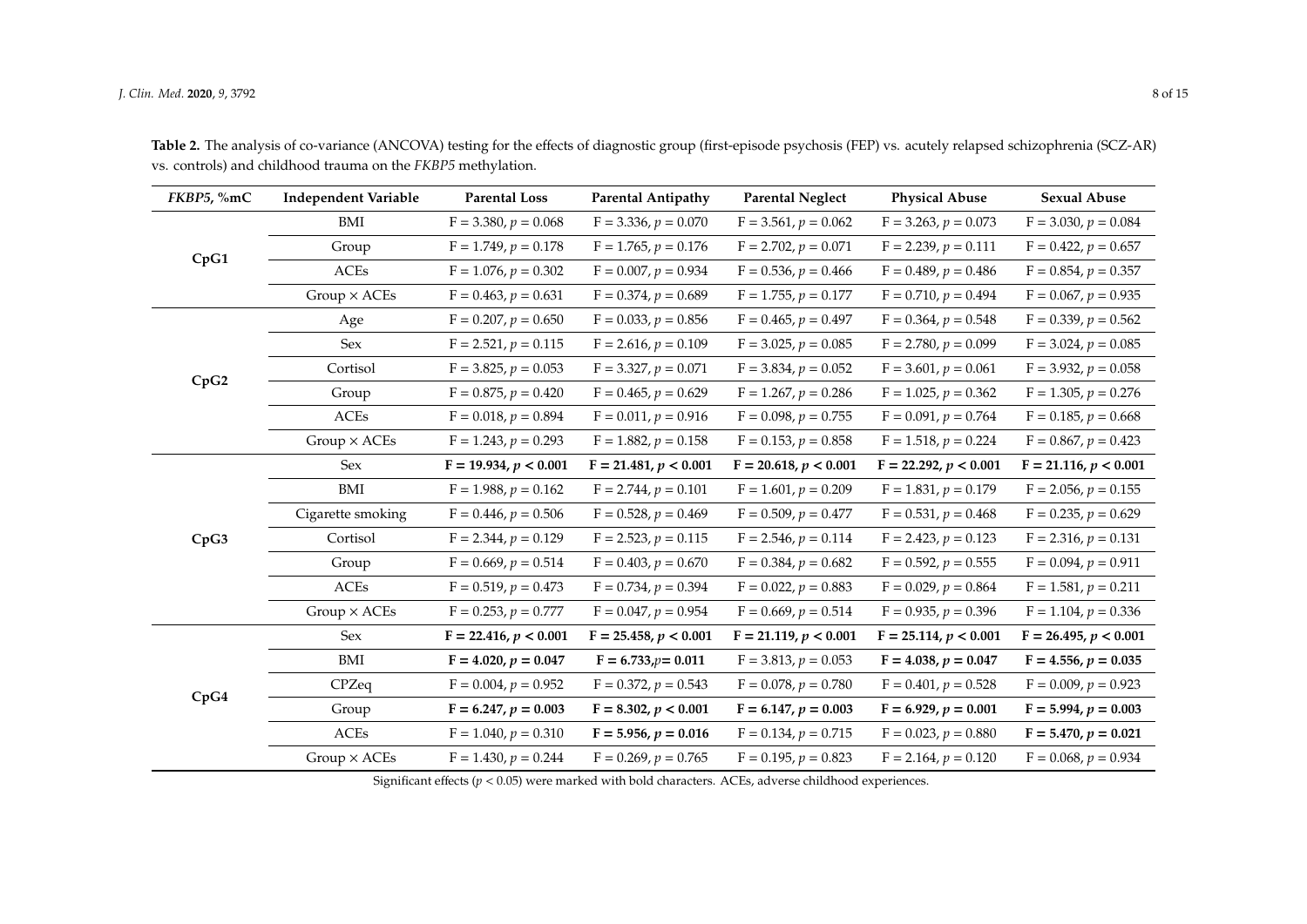|                                   | <b>FEP</b>                  |                             |                             | <b>SCZ-AR</b>               |                             |                             |                             | <b>HCs</b>                  |                             |                             |                             |                            |
|-----------------------------------|-----------------------------|-----------------------------|-----------------------------|-----------------------------|-----------------------------|-----------------------------|-----------------------------|-----------------------------|-----------------------------|-----------------------------|-----------------------------|----------------------------|
|                                   | CpG1                        | CpG2                        | CpG3                        | CpG4                        | CpG1                        | CpG2                        | CpG3                        | CpG4                        | CpG1                        | CpG2                        | CpG3                        | CpG4                       |
| <b>RBANS-immediate memory</b>     | $r = -0.198$<br>$p = 0.222$ | $r = -0.354$<br>$p = 0.025$ | $r = -0.039$<br>$p = 0.810$ | $r = -0.310$<br>$p = 0.049$ | $r = -0.224$<br>$p = 0.143$ | $r = -0.398$<br>$p = 0.008$ | $r = -0.029$<br>$p = 0.850$ | $r = -0.480$<br>$p = 0.001$ | $r = 0.150$<br>$p = 0.287$  | $r = 0.081$<br>$p = 0.570$  | $r = 0.037$<br>$p = 0.795$  | $r = 0.289$<br>$p = 0.038$ |
| RBANS-visuospatial/constructional | $r = 0.120$<br>$p = 0.461$  | $r = -0.442$<br>$p = 0.004$ | $r = -0.007$<br>$p = 0.964$ | $r = -0.128$<br>$p = 0.430$ | $r = 0.218$<br>$p = 0.156$  | $r = 0.012$<br>$p = 0.940$  | $r = -0.061$<br>$p = 0.695$ | $r = 0.122$<br>$p = 0.431$  | $r = 0.023$<br>$p = 0.872$  | $r = 0.088$<br>$p = 0.536$  | $r = -0.250$<br>$p = 0.073$ | $r = 0.102$<br>$p = 0.473$ |
| RBANS-language                    | $r = 0.052$<br>$p = 0.748$  | $r = -0.259$<br>$p = 0.106$ | $r = 0.264$<br>$p = 0.100$  | $r = 0.074$<br>$p = 0.649$  | $r = -0.231$<br>$p = 0.132$ | $r = -0.013$<br>$p = 0.932$ | $r = -0.133$<br>$p = 0.389$ | $r = -0.091$<br>$p = 0.557$ | $r = -0.001$<br>$p = 0.993$ | $r = -0.101$<br>$p = 0.477$ | $r = 0.227$<br>$p = 0.106$  | $r = 0.277$<br>$p = 0.047$ |
| <b>RBANS-attention</b>            | $r = 0.172$<br>$p = 0.289$  | $r = -0.353$<br>$p = 0.026$ | $r = 0.050$<br>$p = 0.758$  | $r = -0.348$<br>$p = 0.028$ | $r = -0.173$<br>$p = 0.261$ | $r = -0.464$<br>$p = 0.001$ | $r = 0.074$<br>$p = 0.634$  | $r = -0.452$<br>$p = 0.002$ | $r = -0.027$<br>$p = 0.847$ | $r = -0.146$<br>$p = 0.303$ | $r = 0.243$<br>$p = 0.083$  | $r = 0.170$<br>$p = 0.230$ |
| <b>RBANS-delayed memory</b>       | $r = 0.050$<br>$p = 0.760$  | $r = -0.340$<br>$p = 0.032$ | $r = -0.165$<br>$p = 0.308$ | $r = -0.340$<br>$p = 0.032$ | $r = 0.006$<br>$p = 0.970$  | $r = -0.333$<br>$p = 0.027$ | $r = -0.061$<br>$p = 0.693$ | $r = -0.460$<br>$p = 0.002$ | $r = 0.149$<br>$p = 0.291$  | $r = 0.140$<br>$p = 0.322$  | $r = -0.017$<br>$p = 0.907$ | $r = 0.250$<br>$p = 0.074$ |
| PANSS-P                           | $r = 0.043$<br>$p = 0.791$  | $r = 0.147$<br>$p = 0.366$  | $r = -0.070$<br>$p = 0.667$ | $r = 0.051$<br>$p = 0.756$  | $r = 0.103$<br>$p = 0.526$  | $r = 0.262$<br>$p = 0.102$  | $r = 0.039$<br>$p = 0.813$  | $r = 0.014$<br>$p = 0.930$  |                             |                             |                             |                            |
| PANSS-N                           | $r = 0.079$<br>$p = 0.627$  | $r = -0.104$<br>$p = 0.525$ | $r = -0.160$<br>$p = 0.323$ | $r = -0.129$<br>$p = 0.427$ | $r = 0.014$<br>$p = 0.993$  | $r = 0.042$<br>$p = 0.799$  | $r = 0.087$<br>$p = 0.595$  | $r = -0.087$<br>$p = 0.594$ | $\overline{\phantom{0}}$    | $\overline{\phantom{0}}$    |                             |                            |
| <b>MADRS</b>                      | $r = 0.175$<br>$p = 0.280$  | $r = 0.057$<br>$p = 0.725$  | $r = -0.135$<br>$p = 0.406$ | $r = 0.003$<br>$p = 0.986$  | $r = 0.253$<br>$p = 0.126$  | $r = 0.256$<br>$p = 0.121$  | $r = 0.087$<br>$p = 0.605$  | $r = 0.007$<br>$p = 0.966$  |                             |                             |                             |                            |
| <b>YMRS</b>                       | $r = -0.019$<br>$p = 0.908$ | $r = 0.166$<br>$p = 0.306$  | $r = 0.039$<br>$p = 0.812$  | $r = 0.079$<br>$p = 0.626$  | $r = 0.265$<br>$p = 0.107$  | $r = 0.033$<br>$p = 0.845$  | $r = 0.052$<br>$p = 0.755$  | $r = 0.192$<br>$p = 0.248$  |                             |                             |                             |                            |
| GAF                               | $r = 0.165$<br>$p = 0.310$  | $r = -0.442$<br>$p = 0.004$ | $r = 0.053$<br>$p = 0.746$  | $r = -0.346$<br>$p = 0.029$ | $r = 0.041$<br>$p = 0.805$  | $r = -0.471$<br>$p = 0.003$ | $r = -0.175$<br>$p = 0.287$ | $r = -0.314$<br>$p = 0.048$ |                             |                             |                             |                            |

**Table 3.** Correlations between clinical variables and the *FKBP5* methylation.

<span id="page-8-0"></span>Significant correlations ( $p < 0.05$ ) were marked with bold characters. FEP, first-episode psychosis; GAF, the Global Assessment of Functioning; HCs, healthy controls; PANSS-N, the Positive and Negative Syndrome Scale (subscale of negative symptoms); MADRS, the Montgomery-Asberg Depression Rating Scale; PANSS-P, the Positive and Negative Syndrome Scale (subscale of positive symptoms); RBANS, the Repeatable Battery for the Assessment of Neuropsychological Status; SCZ-AR, acutely relapsed schizophrenia patients; YMRS, the Young Mania Rating Scale.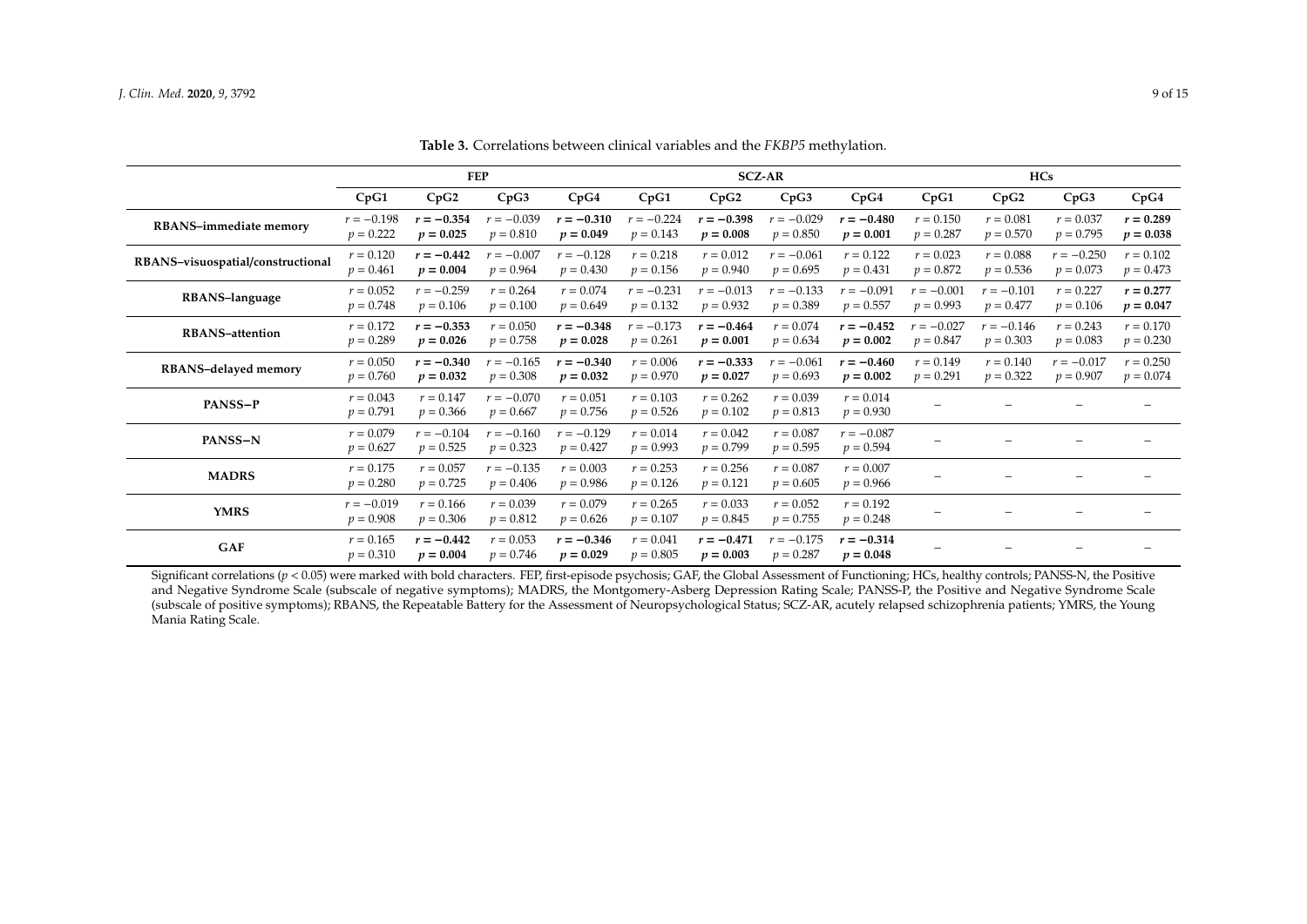## **4. Discussion**

To our knowledge, this is the first study investigating the level of *FKBP5* methylation in patients with psychotic disorders with respect to a history of ACEs. Our findings indicate that only patients at early stages of illness may show decreased levels of *FKBP5* methylation at one of four tested CpG islands (CpG4). This study also demonstrated the main effects of sexual abuse and parental antipathy on the level of CpG4 methylation that appeared to be lower in participants reporting these categories of ACEs. This observation is in agreement with several previous studies reporting lower *FKBP5* methylation in various clinical and non-clinical populations [\[46](#page-13-7)[–49\]](#page-13-8).

The CpG4 site is located in the proximity to one of glucocorticoid response elements (GREs) at intron 7. It has been shown that activation of the glucocorticoid receptor after exposure to stress leads to demethylation of GREs and increased expression of the *FKBP5* gene [\[50,](#page-13-9)[51\]](#page-13-10). Demethylation of GREs may further contribute to transcriptional effects of glucocorticoid receptors on the target genes [\[43\]](#page-13-4).

Although cortisol levels were elevated in the group of patients, we found no significant correlations between the *FKBP5* methylation and cortisol levels after adjustment for potential confounding factors. This is consistent with the results of a recent study performed in healthy participants that controlled for the effects of various confounders [\[52\]](#page-13-11). However, it should also be noted that some studies have demonstrated a negative correlation between cortisol levels and the *FKBP5* methylation [\[44](#page-13-5)[,53\]](#page-13-12). A lack of significant association between cortisol levels and the *FKBP5* methylation in the ANCOVA models suggests that our findings are not attributable to acute cortisol output.

It is important to note that we did not find any significant changes in the level of *FKBP5* methylation in patients with SCZ−AR after adjustment for potential confounding factors. Two scenarios should be taken into consideration when explaining this observation. Firstly, this group of patients is often characterized by a greater and longer exposure to various environmental factors that likely impact epigenetic processes, including various medications, comorbid physical health impairments and substance use. Indeed, previous studies also demonstrated that certain epigenetic alterations that appear in early psychosis cannot be observed in multiple−episode schizophrenia patients [\[54\]](#page-13-13). In turn, various confounding factors, including age, sex, cigarette smoking and BMI have previously been identified to impact the level of *FKBP5* methylation [\[43\]](#page-13-4). These factors were also related to *FKBP5* methylation in our sample. Another explanation might be associated with changes in biological responses to stress during subsequent exacerbation of psychosis. On the basis of a meta−analysis, Girshkin et al. (2014) found greater increases of morning cortisol levels in patients with established diagnosis of schizophrenia than those with FEP. In turn, our group demonstrated blunted release of neuroactive steroids during subsequent exacerbations of schizophrenia [\[55\]](#page-13-14).

The present study demonstrated several clinical correlates of the *FKBP5* methylation. We found that lower *FKBP5* methylation, especially at CpG2 and CpG4 might be associated with better cognitive performance and general functioning in FEP and SCZ−AR patients. However, in healthy controls we found better performance of language skills and immediate memory in participants with higher CpG4 methylation. Increased expression of the *FKBP5* gene has been demonstrated in the hippocampus and prefrontal cortex of patients with schizophrenia [\[56,](#page-13-15)[57\]](#page-13-16). Previous studies have also demonstrated that the FKBP51 and variation in its gene might be related to cognition. Szabó et al. [\[58\]](#page-14-0) found better performance on the paired associates test, which is a sensitive measure of the hippocampus function, in patients with PTSD and higher expression of the *FKBP5* gene. The same group demonstrated a positive correlation between increases in the level of *FKBP5* gene expression and hippocampal volumes during cognitive-behavioural therapy in patients with PTSD [\[59\]](#page-14-1). Another study revealed that variation in the *FKBP5* gene (the rs1360870 polymorphism) might impact scores of the RBANS attention domain in patients with schizophrenia and matched controls as well as global cognition only in the group of patients with schizophrenia [\[28\]](#page-12-9). Altogether these findings suggest that hypomethylation of the *FKBP5* in early psychosis might be a protective mechanism against elevated cortisol levels. Indeed, enhanced *FKBP5* expression may lower glucocorticoid receptor sensitivity [\[25\]](#page-12-6). However, animal model studies have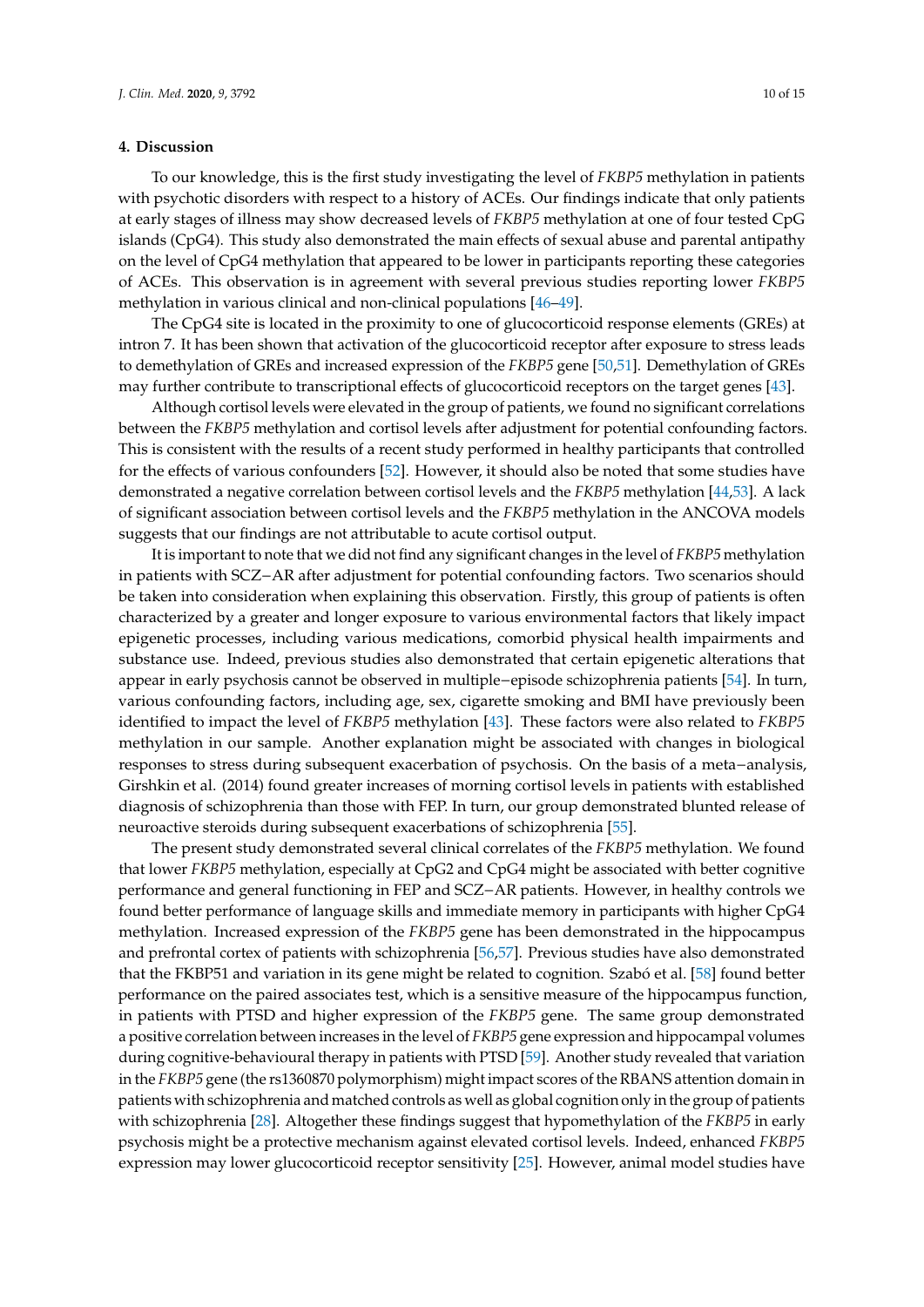shown that the FKBP51 may worsen cognitive performance [\[24,](#page-12-5)[60,](#page-14-2)[61\]](#page-14-3). One of the potential mechanisms might be related to enhanced AMPA receptor recycling [\[60\]](#page-14-2).

There are some important limitations to our study that need to be considered. Firstly, our sample was not large and thus the present findings need confirmation by larger studies. Secondly, we did not determine the level of the *FKBP5* expression. Therefore, conclusions regarding the functional impact of observed alterations cannot be established. Another important point is that we did not assess genetic variation in the *FKBP5* as allele-specific methylation changes have been reported for this gene [\[30\]](#page-12-11). Additionally, our analysis of cortisol levels was limited to a single morning measurement. Moreover, the majority of patients included in our study were not drug-naïve or drug-free, and recording the CPZeq might be insufficient to control for the medication effects. It is also important to note that assessment of ACEs with the use of retrospective measures might be characterized by a recall bias. Finally, a case-control study design does not allow us to establish causal associations.

#### **5. Conclusions**

In conclusion, results of this study indicate that decreased methylation of the *FKBP5* gene might be observed in patients at early stages of psychotic disorder. These alterations might be associated with better cognitive performance and general functioning in patients with psychosis but not healthy controls. A history of some ACEs, such as parental antipathy and sexual abuse might contribute to these alterations. Clinical and biological relevance as well as dynamics of the *FKBP5* methylation in this group of patients requires additional studies.

**Author Contributions:** Conceptualization, B.M.; methodology, B.M. and D.F.; formal analysis, B.M., D.F. and P.K.; clinical assessment, B.M., K.K., P.P., M.J., T.G. and K.C.; DNA isolation, E.S.; writing—original draft preparation, B.M. and J.S.; writing—review and editing, J.R., M.J., J.S., D.F. and P.K. All authors have read and agreed to the published version of the manuscript.

**Funding:** This study was funded from science budget resources granted for the years 2016–2019 (the Iuventus Plus grant awarded by the Ministry of Science and Higher Education, grant number: IP2015 052474).

**Acknowledgments:** We would like to acknowledge the support of David Klinkebiel (University of Nebraska Medical Center, Omaha, NE, USA) who performed pyrosequencing. We are also deeply grateful to all participants of this study.

**Conflicts of Interest:** The authors declare no conflict of interest.

## **Appendix A**

|                   | CpG1                                                                              | CpG2                                                                            | CpG3                                                                              | CpG4                                                                              |
|-------------------|-----------------------------------------------------------------------------------|---------------------------------------------------------------------------------|-----------------------------------------------------------------------------------|-----------------------------------------------------------------------------------|
| Age               | $r = 0.072$ , $p = 0.396$                                                         | $r = 0.167, p = 0.048$                                                          | $r = -0.092$ , $p = 0.277$                                                        | $r = 0.156$ , $p = 0.064$                                                         |
| <b>Sex</b>        | Males vs. females:<br>$96.6 \pm 3.6$ vs.<br>$96.4 \pm 3.4, p = 0.617$             | Males vs. females:<br>$99.3 \pm 1.2$ vs.<br>$99.7 \pm 0.9$ , $p = 0.048$        | Males vs. females:<br>$63.9 \pm 4.2$ vs.<br>$67.1 \pm 4.5$ , $p < 0.001$          | Males vs. females:<br>$64.6 \pm 6.8$ vs.<br>$69.1 \pm 8.3$ , $p = 0.002$          |
| Cigarette smoking | Non-smokers vs.<br>smokers: $96.3 \pm 3.6$<br>vs. $96.7 \pm 3.0$ ,<br>$p = 0.684$ | Non-smokers vs.<br>smokers: $99.6 \pm 1.0$<br>vs. $99.3 \pm 1.2$<br>$p = 0.107$ | Non-smokers vs.<br>smokers: $66.1 \pm 4.4$<br>vs. $64.2 \pm 5.0$ ,<br>$p = 0.035$ | Non-smokers vs.<br>smokers: $67.1 \pm 7.9$<br>vs. $65.9 \pm 8.0$ ,<br>$p = 0.330$ |
| <b>BMI</b>        | $r = 0.171, p = 0.047$                                                            | $r = 0.070, p = 0.421$                                                          | $r = 0.212$ , $p = 0.013$                                                         | $r = 0.212$ , $p = 0.013$                                                         |
| CPZeq             | $r = 0.139, p = 0.227$                                                            | $r = 0.166$ , $p = 0.149$                                                       | $r = 0.068$ , $p = 0.232$                                                         | $r = 0.262, p = 0.022$                                                            |
| Cortisol          | $r = 0.167, p = 0.070$                                                            | $r = 0.267, p = 0.003$                                                          | $r = -0.198$ , $p = 0.031$                                                        | $r = 0.086$ , $p = 0.355$                                                         |

<span id="page-10-0"></span>**Table A1.** Correlations between potential confounding factors and the level of methylation at tested FKBP5 CpG sites in the whole sample.

Significant associations ( $p < 0.05$ ) were marked with bold characters.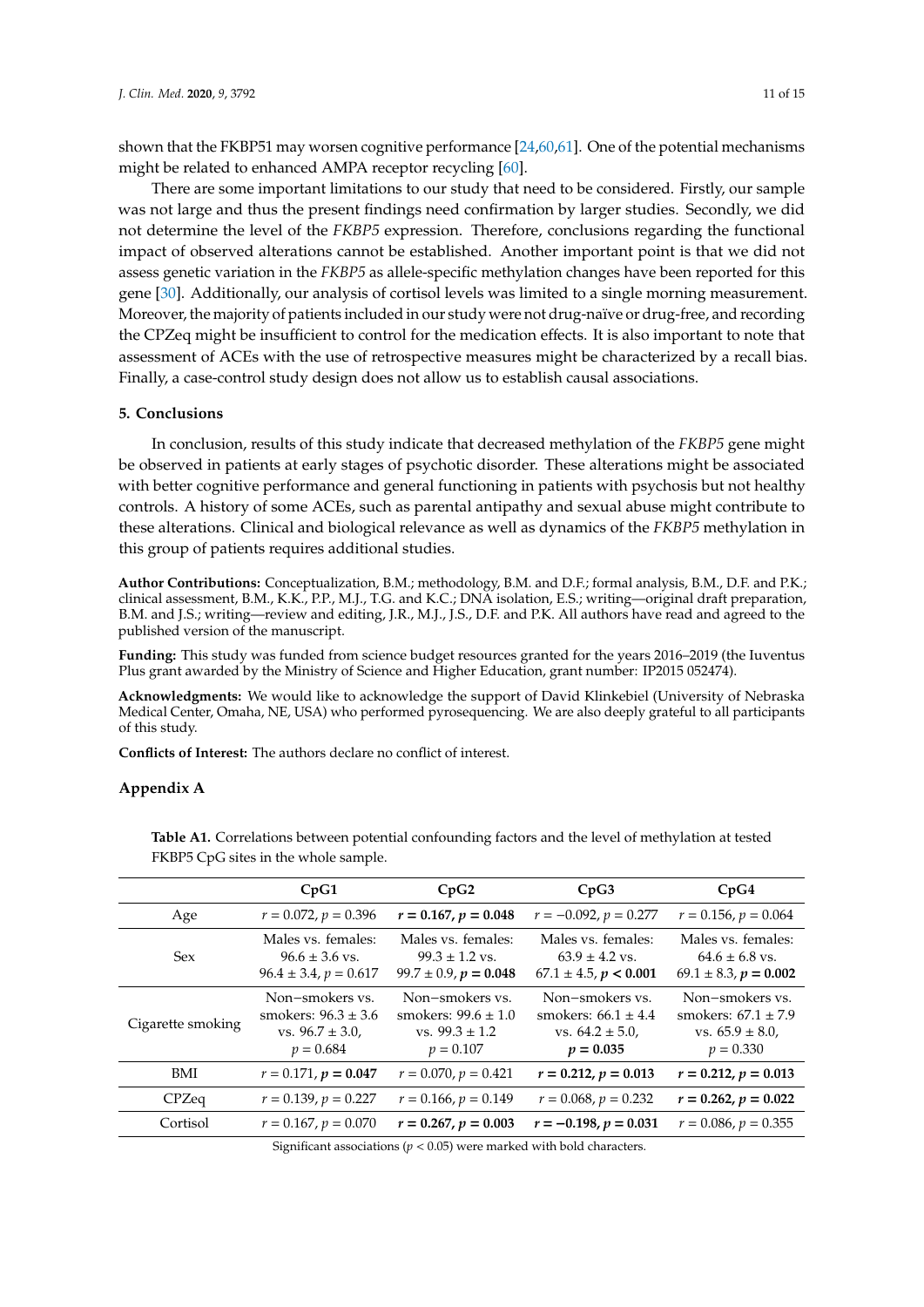## **References**

- <span id="page-11-0"></span>1. Janssen, I.; Krabbendam, L.; Bak, M.; Hanssen, M.; Vollebergh, W.; De Graaf, R.; Van Os, J. Childhood abuse as a risk factor for psychotic experiences. *Acta Psychiatr. Scand.* **2004**, *109*, 38–45. [\[CrossRef\]](http://dx.doi.org/10.1046/j.0001-690X.2003.00217.x) [\[PubMed\]](http://www.ncbi.nlm.nih.gov/pubmed/14674957)
- 2. Kessler, R.C.; McLaughlin, K.A.; Green, J.G.; Gruber, M.J.; Sampson, N.A.; Zaslavsky, A.M.; Aguilar-Gaxiola, S.; Alhamzawi, A.O.; Alonso, J.; Angermeyer, M.; et al. Childhood adversities and adult psychopathology in the WHO world mental health surveys. *Br. J. Psychiatry* **2010**, *197*, 378–385. [\[CrossRef\]](http://dx.doi.org/10.1192/bjp.bp.110.080499) [\[PubMed\]](http://www.ncbi.nlm.nih.gov/pubmed/21037215)
- <span id="page-11-1"></span>3. Varese, F.; Smeets, F.; Drukker, M.; Lieverse, R.; Lataster, T.; Viechtbauer, W.; Read, J.; Van Os, J.; Bentall, R.P. Childhood adversities increase the risk of psychosis: A meta-analysis of patient-control, prospective-and cross-sectional cohort studies. *Schizophr. Bull.* **2012**, *38*, 661–671. [\[CrossRef\]](http://dx.doi.org/10.1093/schbul/sbs050) [\[PubMed\]](http://www.ncbi.nlm.nih.gov/pubmed/22461484)
- <span id="page-11-2"></span>4. Muenzenmaier, K.H.; Seixas, A.A.; Schneeberger, A.R.; Castille, D.M.; Battaglia, J.; Link, B.G. Cumulative Effects of Stressful Childhood Experiences on Delusions and Hallucinations. *J. Trauma Dissociation* **2015**, *16*, 442–462. [\[CrossRef\]](http://dx.doi.org/10.1080/15299732.2015.1018475) [\[PubMed\]](http://www.ncbi.nlm.nih.gov/pubmed/25895104)
- <span id="page-11-3"></span>5. Misiak, B.; Moustafa, A.A.; Kiejna, A.; Frydecka, D. Childhood traumatic events and types of auditory verbal hallucinations in first-episode schizophrenia patients. *Compr. Psychiatry* **2016**, *66*, 17–22. [\[CrossRef\]](http://dx.doi.org/10.1016/j.comppsych.2015.12.003)
- <span id="page-11-4"></span>6. Vargas, T.; Lam, P.H.; Azis, M.; Osborne, K.J.; Lieberman, A.; Mittal, V.A. Childhood trauma and neurocognition in adults with psychotic disorders: A systematic review and meta-analysis. *Schizophr. Bull.* **2019**, *45*, 1195–1208. [\[CrossRef\]](http://dx.doi.org/10.1093/schbul/sby150)
- <span id="page-11-5"></span>7. Aas, M.; Andreassen, O.A.; Aminoff, S.R.; Færden, A.; Romm, K.L.; Nesvåg, R.; Berg, A.O.; Simonsen, C.; Agartz, I.; Melle, I. A history of childhood trauma is associated with slower improvement rates: Findings from a one-year follow-up study of patients with a first-episode psychosis. *BMC Psychiatry* **2016**, *16*, 126. [\[CrossRef\]](http://dx.doi.org/10.1186/s12888-016-0827-4)
- <span id="page-11-6"></span>8. Misiak, B.; Frydecka, D. A history of childhood trauma and response to treatment with antipsychotics in first-episode schizophrenia patients. *J. Nerv. Ment. Dis.* **2016**, *204*, 787–792. [\[CrossRef\]](http://dx.doi.org/10.1097/NMD.0000000000000567)
- <span id="page-11-7"></span>9. Veling, W.; Counotte, J.; Pot-Kolder, R.; van Os, J.; van der Gaag, M. Childhood trauma, psychosis liability and social stress reactivity: A virtual reality study. *Psychol. Med.* **2016**, *46*, 3339–3348. [\[CrossRef\]](http://dx.doi.org/10.1017/S0033291716002208)
- <span id="page-11-8"></span>10. Aas, M.; Pizzagalli, D.A.; Laskemoen, J.F.; Reponen, E.J.; Ueland, T.; Melle, I.; Agartz, I.; Steen, N.E.; Andreassen, O.A. Elevated hair cortisol is associated with childhood maltreatment and cognitive impairment in schizophrenia and in bipolar disorders. *Schizophr. Res.* **2019**, *213*, 65–71. [\[CrossRef\]](http://dx.doi.org/10.1016/j.schres.2019.01.011)
- <span id="page-11-9"></span>11. Lovallo, W.R.; Farag, N.H.; Sorocco, K.H.; Cohoon, A.J.; Vincent, A.S. Lifetime adversity leads to blunted stress axis reactivity: Studies from the oklahoma family health patterns project. *Biol. Psychiatry* **2012**, *71*, 344–349. [\[CrossRef\]](http://dx.doi.org/10.1016/j.biopsych.2011.10.018)
- <span id="page-11-10"></span>12. Holtzman, C.W.; Trotman, H.D.; Goulding, S.M.; Ryan, A.T.; MacDonald, A.N.; Shapiro, D.I.; Brasfield, J.L.; Walker, E.F. Stress and neurodevelopmental processes in the emergence of psychosis. *Neuroscience* **2013**, *249*, 172–191. [\[CrossRef\]](http://dx.doi.org/10.1016/j.neuroscience.2012.12.017) [\[PubMed\]](http://www.ncbi.nlm.nih.gov/pubmed/23298853)
- <span id="page-11-11"></span>13. Marinelli, M.; Rudick, C.N.; Hu, X.-T.; White, F.J. Excitability of dopamine neurons: Modulation and physiological consequences. *CNS Neurol. Disord. Drug Targets* **2006**, *5*, 79–97. [\[PubMed\]](http://www.ncbi.nlm.nih.gov/pubmed/16613555)
- <span id="page-11-12"></span>14. Nordholm, D.; Krogh, J.; Mondelli, V.; Dazzan, P.; Pariante, C.; Nordentoft, M. Pituitary gland volume in patients with schizophrenia, subjects at ultra high-risk of developing psychosis and healthy controls: A systematic review and meta-analysis. *Psychoneuroendocrinology* **2013**, *38*, 2394–2404. [\[CrossRef\]](http://dx.doi.org/10.1016/j.psyneuen.2013.06.030) [\[PubMed\]](http://www.ncbi.nlm.nih.gov/pubmed/23890984)
- <span id="page-11-13"></span>15. Girshkin, L.; Matheson, S.L.; Shepherd, A.M.; Green, M.J. Morning cortisol levels in schizophrenia and bipolar disorder: A meta-analysis. *Psychoneuroendocrinology* **2014**, *49*, 187–206. [\[CrossRef\]](http://dx.doi.org/10.1016/j.psyneuen.2014.07.013) [\[PubMed\]](http://www.ncbi.nlm.nih.gov/pubmed/25108162)
- <span id="page-11-14"></span>16. Berger, M.; Kraeuter, A.K.; Romanik, D.; Malouf, P.; Amminger, G.P.; Sarnyai, Z. Cortisol awakening response in patients with psychosis: Systematic review and meta-analysis. *Neurosci. Biobehav. Rev.* **2016**, *68*, 157–166. [\[CrossRef\]](http://dx.doi.org/10.1016/j.neubiorev.2016.05.027) [\[PubMed\]](http://www.ncbi.nlm.nih.gov/pubmed/27229759)
- 17. Ciufolini, S.; Dazzan, P.; Kempton, M.J.; Pariante, C.; Mondelli, V. HPA axis response to social stress is attenuated in schizophrenia but normal in depression: Evidence from a meta-analysis of existing studies. *Neurosci. Biobehav. Rev.* **2014**, *47*, 359–368. [\[CrossRef\]](http://dx.doi.org/10.1016/j.neubiorev.2014.09.004)
- <span id="page-11-15"></span>18. Zorn, J.V.; Schür, R.R.; Boks, M.P.; Kahn, R.S.; Joëls, M.; Vinkers, C.H. Cortisol stress reactivity across psychiatric disorders: A systematic review and meta-analysis. *Psychoneuroendocrinology* **2017**, *77*, 25–36. [\[CrossRef\]](http://dx.doi.org/10.1016/j.psyneuen.2016.11.036)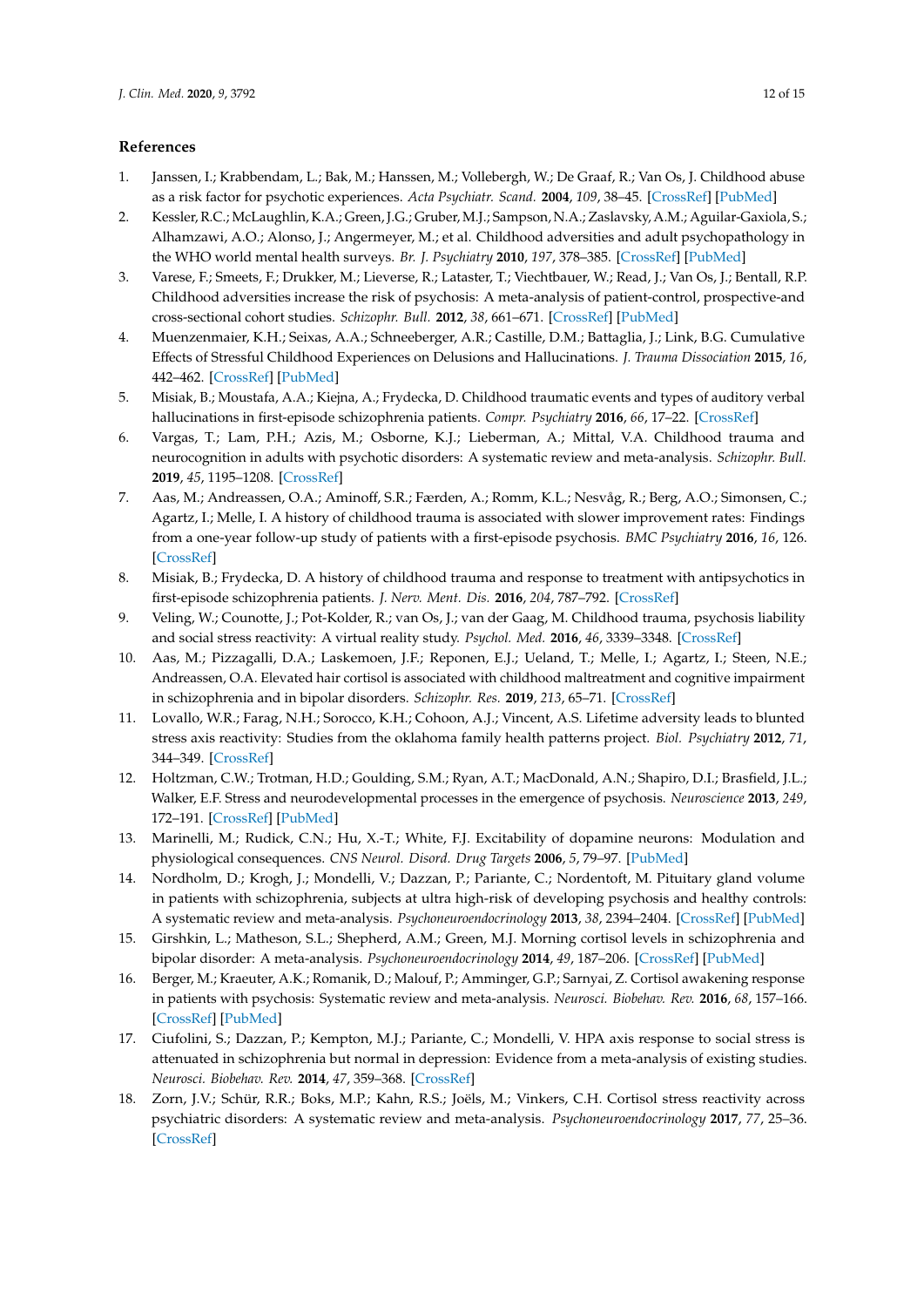- <span id="page-12-0"></span>19. Cullen, A.E.; Rai, S.; Vaghani, M.S.; Mondelli, V.; McGuire, P. Cortisol responses to naturally occurring psychosocial stressors across the psychosis spectrum: A systematic review and meta-analysis. *Front. Psychiatry* **2020**, *11*, 513. [\[CrossRef\]](http://dx.doi.org/10.3389/fpsyt.2020.00513)
- <span id="page-12-1"></span>20. Misiak, B.; Stramecki, F.; Gaweda, Ł.; Prochwicz, K.; Sąsiadek, M.M.; Moustafa, A.A.; Frydecka, D. Interactions between variation in candidate genes and environmental factors in the etiology of schizophrenia and bipolar disorder: A systematic review. *Mol. Neurobiol.* **2017**, *55*, 5075–5100. [\[CrossRef\]](http://dx.doi.org/10.1007/s12035-017-0708-y)
- <span id="page-12-2"></span>21. Tomassi, S.; Tosato, S. Epigenetics and gene expression profile in first-episode psychosis: The role of childhood trauma. *Neurosci. Biobehav. Rev.* **2017**, *83*, 226–237. [\[CrossRef\]](http://dx.doi.org/10.1016/j.neubiorev.2017.10.018) [\[PubMed\]](http://www.ncbi.nlm.nih.gov/pubmed/29056292)
- <span id="page-12-3"></span>22. Klengel, T.; Pape, J.; Binder, E.B.; Mehta, D. The role of DNA methylation in stress-related psychiatric disorders. *Neuropharmacology* **2014**, *80*, 1115–1132. [\[CrossRef\]](http://dx.doi.org/10.1016/j.neuropharm.2014.01.013) [\[PubMed\]](http://www.ncbi.nlm.nih.gov/pubmed/24452011)
- <span id="page-12-4"></span>23. Matosin, N.; Halldorsdottir, T.; Binder, E.B. Understanding the molecular mechanisms underpinning gene by environment interactions in psychiatric disorders: The FKBP5 model. *Biol. Psychiatry* **2018**, *83*, 821–830. [\[CrossRef\]](http://dx.doi.org/10.1016/j.biopsych.2018.01.021) [\[PubMed\]](http://www.ncbi.nlm.nih.gov/pubmed/29573791)
- <span id="page-12-5"></span>24. Zannas, A.S.; Wiechmann, T.; Gassen, N.C.; Binder, E.B. Gene-stress-epigenetic regulation of FKBP5: Clinical and translational implications. *Neuropsychopharmacology* **2016**, *41*, 261–274. [\[CrossRef\]](http://dx.doi.org/10.1038/npp.2015.235) [\[PubMed\]](http://www.ncbi.nlm.nih.gov/pubmed/26250598)
- <span id="page-12-6"></span>25. Binder, E.B. The role of FKBP5, a co-chaperone of the glucocorticoid receptor in the pathogenesis and therapy of affective and anxiety disorders. *Psychoneuroendocrinology* **2009**, *34*, 186–195. [\[CrossRef\]](http://dx.doi.org/10.1016/j.psyneuen.2009.05.021) [\[PubMed\]](http://www.ncbi.nlm.nih.gov/pubmed/19560279)
- <span id="page-12-7"></span>26. Mihaljevic, M.; Zeljic, K.; Soldatovic, I.; Andric, S.; Mirjanic, T.; Richards, A.; Mantripragada, K.; Pekmezovic, T.; Novakovic, I.; Maric, N.P. The emerging role of the FKBP5 gene polymorphisms in vulnerability–stress model of schizophrenia: Further evidence from a Serbian population. *Eur. Arch. Psychiatry Clin. Neurosci.* **2017**, *267*, 527–539. [\[CrossRef\]](http://dx.doi.org/10.1007/s00406-016-0720-7)
- <span id="page-12-8"></span>27. Collip, D.; Myin-Germeys, I.; Wichers, M.; Jacobs, N.; Derom, C.; Thiery, E.; Lataster, T.; Simons, C.; Delespaul, P.; Marcelis, M.; et al. FKBP5 as a possible moderator of the psychosis-inducing effects of childhood trauma. *Br. J. Psychiatry* **2013**, *202*, 261–268. [\[CrossRef\]](http://dx.doi.org/10.1192/bjp.bp.112.115972)
- <span id="page-12-9"></span>28. Green, M.J.; Raudino, A.; Cairns, M.J.; Wu, J.; Tooney, P.A.; Scott, R.J.; Carr, V.J. Do common genotypes of FK506 binding protein 5 (FKBP5) moderate the effects of childhood maltreatment on cognition in schizophrenia and healthy controls? *J. Psychiatr. Res.* **2015**, *70*, 9–17. [\[CrossRef\]](http://dx.doi.org/10.1016/j.jpsychires.2015.07.019)
- <span id="page-12-10"></span>29. Weder, N.; Zhang, H.; Jensen, K.; Yang, B.Z.; Simen, A.; Jackowski, A.; Lipschitz, D.; Douglas-Palumberi, H.; Ge, M.; Perepletchikova, F.; et al. Child abuse, depression, and methylation in genes involved with stress, neural plasticity, and brain circuitry. *J. Am. Acad. Child Adolesc. Psychiatry* **2014**, *53*, 417–424. [\[CrossRef\]](http://dx.doi.org/10.1016/j.jaac.2013.12.025)
- <span id="page-12-11"></span>30. Klengel, T.; Mehta, D.; Anacker, C.; Rex-Haffner, M.; Pruessner, J.C.; Pariante, C.M.; Pace, T.W.W.; Mercer, K.B.; Mayberg, H.S.; Bradley, B.; et al. Allele-specific FKBP5 DNA demethylation mediates gene-childhood trauma interactions. *Nat. Neurosci.* **2013**, *16*, 33–41. [\[CrossRef\]](http://dx.doi.org/10.1038/nn.3275)
- <span id="page-12-12"></span>31. Lee, C.H.; Sinclair, D.; O'Donnell, M.; Galletly, C.; Liu, D.; Weickert, C.S.; Weickert, T.W. Transcriptional changes in the stress pathway are related to symptoms in schizophrenia and to mood in schizoaffective disorder. *Schizophr. Res.* **2019**, *213*, 87–95. [\[CrossRef\]](http://dx.doi.org/10.1016/j.schres.2019.06.026) [\[PubMed\]](http://www.ncbi.nlm.nih.gov/pubmed/31296417)
- <span id="page-12-13"></span>32. Misiak, B.; Kotowicz, K.; Loska, O.; Stramecki, F.; Beszłej, J.A.; Samochowiec, J.; Jabłoński, M.; Podwalski, P.; Waszczuk, K.; Wroński, M.; et al. Decreased use of active coping styles contributes to elevated allostatic load index in first-episode psychosis. *Psychoneuroendocrinology* **2018**, *96*, 166–172. [\[CrossRef\]](http://dx.doi.org/10.1016/j.psyneuen.2018.06.021) [\[PubMed\]](http://www.ncbi.nlm.nih.gov/pubmed/29980008)
- 33. Piotrowski, P.; Frydecka, D.; Kotowicz, K.; Stańczykiewicz, B.; Samochowiec, J.; Szczygieł, K.; Misiak, B. A history of childhood trauma and allostatic load in patients with psychotic disorders with respect to stress coping strategies. *Psychoneuroendocrinology* **2020**, *115*, 104645. [\[CrossRef\]](http://dx.doi.org/10.1016/j.psyneuen.2020.104645) [\[PubMed\]](http://www.ncbi.nlm.nih.gov/pubmed/32171901)
- <span id="page-12-14"></span>34. Piotrowski, P.; Kotowicz, K.; Rymaszewska, J.; Beszłej, J.A.; Plichta, P.; Samochowiec, J.; Kalinowska, S.; Trześniowska-Drukała, B.; Misiak, B. Allostatic load index and its clinical correlates at various stages of psychosis. *Schizophr. Res.* **2019**, *210*, 73–80. [\[CrossRef\]](http://dx.doi.org/10.1016/j.schres.2019.06.009)
- <span id="page-12-15"></span>35. McGuffin, P.; Farmer, A.; Harvey, I. A polydiagnostic application of operational criteria in studies of psychotic illness. *Arch. Gen. Psychiatry* **1991**, *48*, 764–770. [\[CrossRef\]](http://dx.doi.org/10.1001/archpsyc.1991.01810320088015)
- <span id="page-12-16"></span>36. Kay, S.R.; Fiszbein, A.; Opler, L.A. The positive and negative syndrome scale (PANSS) for schizophrenia. *Schizophr. Bull.* **1987**, *13*, 261–276. [\[CrossRef\]](http://dx.doi.org/10.1093/schbul/13.2.261)
- <span id="page-12-17"></span>37. Montgomery, S.A.; Asberg, M. A new depression scale designed to be sensitive to change. *Br. J. Psychiatry* **1979**, *134*, 382–389. [\[CrossRef\]](http://dx.doi.org/10.1192/bjp.134.4.382)
- <span id="page-12-18"></span>38. Young, R.C.; Biggs, J.T.; Ziegler, V.E.; Meyer, D.A. A rating scale for mania: Reliability, validity and sensitivity. *Br. J. Psychiatry.* **1978**, *133*, 429–435. [\[CrossRef\]](http://dx.doi.org/10.1192/bjp.133.5.429)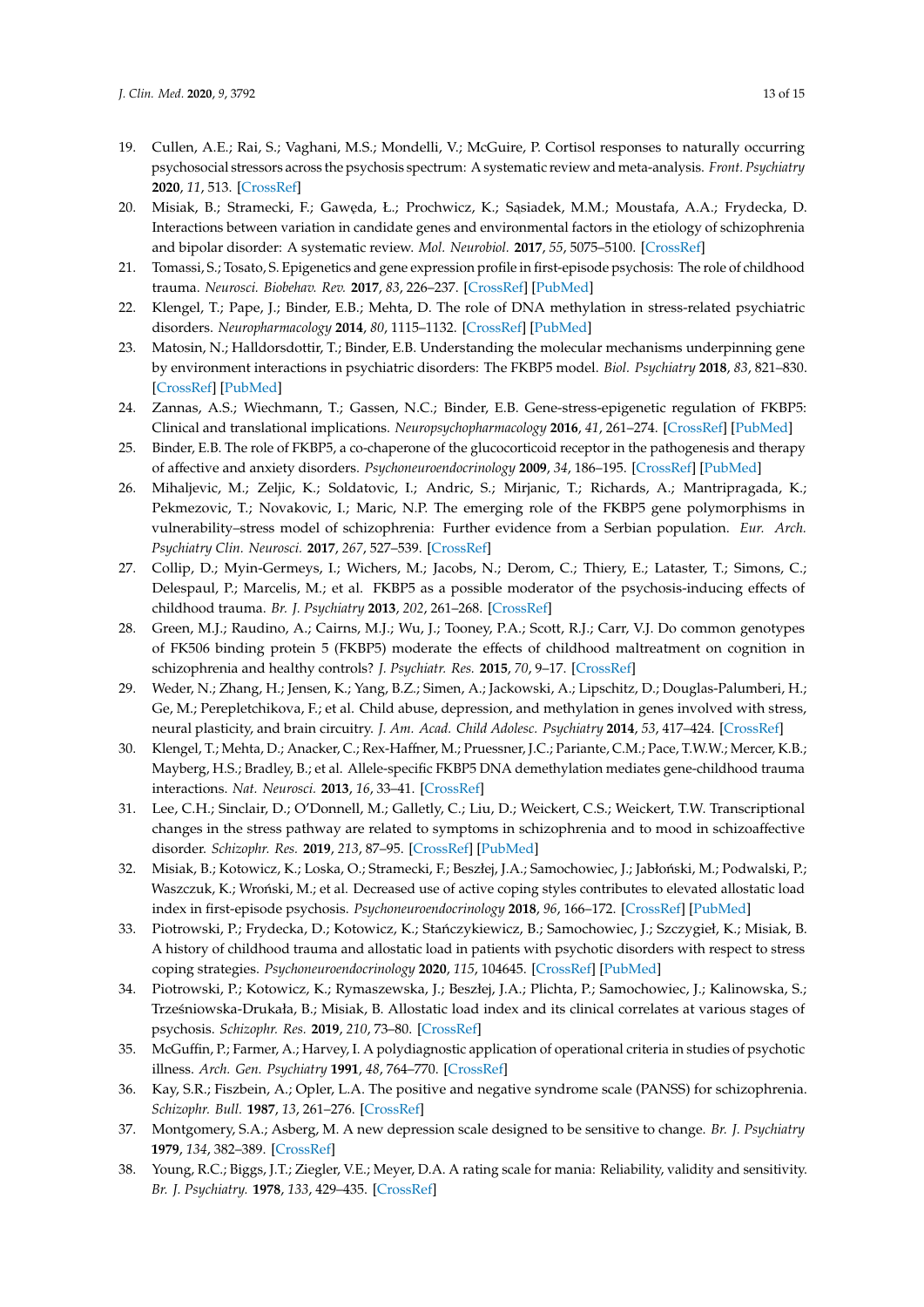- <span id="page-13-0"></span>39. Hall, R.C.W. Global assessment of functioning. *Psychosomatics* **1995**, *36*, 267–275. [\[CrossRef\]](http://dx.doi.org/10.1016/S0033-3182(95)71666-8)
- <span id="page-13-1"></span>40. Randolph, C.; Tierney, M.C.; Mohr, E.; Chase, T.N. The Repeatable Battery for the Assessment of Neuropsychological Status (RBANS): Preliminary clinical validity. *J. Clin. Exp. Neuropsychol.* **1998**, *20*, 310–319. [\[CrossRef\]](http://dx.doi.org/10.1076/jcen.20.3.310.823)
- <span id="page-13-2"></span>41. Bifulco, A.; Bernazzani, O.; Moran, P.M.; Jacobs, C. The childhood experience of care and abuse questionnaire (CECA.Q): Validation in a community series. *Br. J. Clin. Psychol.* **2005**, *44*, 563–581. [\[CrossRef\]](http://dx.doi.org/10.1348/014466505X35344) [\[PubMed\]](http://www.ncbi.nlm.nih.gov/pubmed/16368034)
- <span id="page-13-3"></span>42. Fisher, H.L.; Craig, T.K.; Fearon, P.; Morgan, K.; Dazzan, P.; Lappin, J.; Hutchinson, G.; Doody, G.A.; Jones, P.B.; McGuffin, P.; et al. Reliability and comparability of psychosis patients' retrospective reports of childhood abuse. *Schizophr. Bull.* **2011**, *37*, 546–553. [\[CrossRef\]](http://dx.doi.org/10.1093/schbul/sbp103) [\[PubMed\]](http://www.ncbi.nlm.nih.gov/pubmed/19776204)
- <span id="page-13-4"></span>43. Wiechmann, T.; Roh, S.; Sauer, S.; Czamara, D.; Arloth, J.; Kodl, M.; Beintner, M.; Knop, L.; Binder, E.B.; Provencal, N. Identification of dynamic glucocorticoid-induced methylation changes at the FKBP5 locus. *Clin. Epigenet.* **2019**, *11*, 83. [\[CrossRef\]](http://dx.doi.org/10.1186/s13148-019-0682-5) [\[PubMed\]](http://www.ncbi.nlm.nih.gov/pubmed/31122292)
- <span id="page-13-5"></span>44. Lee, R.S.; Mahon, P.B.; Zandi, P.P.; McCaul, M.E.; Yang, X.; Bali, U.; Wand, G.S. DNA methylation and sex-specific expression of FKBP5 as correlates of one-month bedtime cortisol levels in healthy individuals. *Psychoneuroendocrinology* **2018**, *97*, 164–173. [\[CrossRef\]](http://dx.doi.org/10.1016/j.psyneuen.2018.07.003)
- <span id="page-13-6"></span>45. Ovenden, E.S.; McGregor, N.W.; Emsley, R.A.; Warnich, L. DNA methylation and antipsychotic treatment mechanisms in schizophrenia: Progress and future directions. *Prog. Neuro-Psychopharmacol. Biol. Psychiatry* **2018**, *81*, 38–49. [\[CrossRef\]](http://dx.doi.org/10.1016/j.pnpbp.2017.10.004)
- <span id="page-13-7"></span>46. Tyrka, A.R.; Ridout, K.K.; Parade, S.H.; Marsit, C.J.; Seifer, R. childhood maltreatment and methylation of FK506 binding protein 5 gene (FKBP5). *Dev. Psychopathol.* **2015**, *27*, 1637–1645. [\[CrossRef\]](http://dx.doi.org/10.1017/S0954579415000991)
- 47. Parade, S.H.; Parent, J.; Rabemananjara, K.; Seifer, R.; Marsit, C.J.; Yang, B.Z.; Zhang, H.; Tyrka, A.R. Change in FK506 binding protein 5 (FKBP5) methylation over time among preschoolers with adversity. *Dev. Psychopathol.* **2017**, *29*, 1627–1634. [\[CrossRef\]](http://dx.doi.org/10.1017/S0954579417001286)
- 48. Saito, T.; Shinozaki, G.; Koga, M.; Tanichi, M.; Takeshita, S.; Nakagawa, R.; Nagamine, M.; Cho, H.R.; Morimoto, Y.; Kobayashi, Y.; et al. Effect of interaction between a specific subtype of child abuse and the FKBP5 rs1360780 SNP on DNA methylation among patients with bipolar disorder. *J. A*ff*ect. Disord.* **2020**, *272*, 417–422. [\[CrossRef\]](http://dx.doi.org/10.1016/j.jad.2020.03.120)
- <span id="page-13-8"></span>49. Grasso, D.J.; Drury, S.; Briggs-Gowan, M.; Johnson, A.; Ford, J.; Lapidus, G.; Scranton, V.; Abreu, C.; Covault, J. Adverse childhood experiences, posttraumatic stress, and FKBP5 methylation patterns in postpartum women and their newborn infants. *Psychoneuroendocrinology* **2020**, *114*, 104604. [\[CrossRef\]](http://dx.doi.org/10.1016/j.psyneuen.2020.104604)
- <span id="page-13-9"></span>50. Thomassin, H.; Flavin, M.; Espinas, M.L.; Grange, T. Glucocorticoid-induced DNA demethylation and gene memory during development. *EMBO J.* **2001**, *20*, 1974–1983. [\[CrossRef\]](http://dx.doi.org/10.1093/emboj/20.8.1974)
- <span id="page-13-10"></span>51. Stramecki, F.; Misiak, B.; Frydecka, D. The role of the interaction between the FKBP5 gene and stressful life events in the pathophysiology of schizophrenia: A narrative review. *Arch. Psychiatry Psychother.* **2020**, *3*, 7–16. [\[CrossRef\]](http://dx.doi.org/10.12740/APP/124985)
- <span id="page-13-11"></span>52. Alexander, N.; Kirschbaum, C.; Stalder, T.; Muehlhan, M.; Vogel, S. No association between FKBP5 gene methylation and acute and long-term cortisol output. *Transl. Psychiatry* **2020**, *10*, 175. [\[CrossRef\]](http://dx.doi.org/10.1038/s41398-020-0846-2) [\[PubMed\]](http://www.ncbi.nlm.nih.gov/pubmed/32488091)
- <span id="page-13-12"></span>53. Winkler, B.K.; Lehnert, H.; Oster, H.; Kirchner, H.; Harbeck, B. FKBP5 methylation as a possible marker for cortisol state and transient cortisol exposure in healthy human subjects. *Epigenomics* **2017**, *9*, 1279–1286. [\[CrossRef\]](http://dx.doi.org/10.2217/epi-2017-0057) [\[PubMed\]](http://www.ncbi.nlm.nih.gov/pubmed/28875708)
- <span id="page-13-13"></span>54. Mak, M.; Samochowiec, J.; Frydecka, D.; Pełka-Wysiecka, J.; Szmida, E.; Karpiński, P.; Sasiadek, M.M.; Piotrowski, P.; Samochowiec, A.; Misiak, B. First-episode schizophrenia is associated with a reduction of HERV-K methylation in peripheral blood. *Psychiatry Res.* **2019**, *271*, 459–463. [\[CrossRef\]](http://dx.doi.org/10.1016/j.psychres.2018.12.012) [\[PubMed\]](http://www.ncbi.nlm.nih.gov/pubmed/30537669)
- <span id="page-13-14"></span>55. Misiak, B.; Frydecka, D.; Loska, O.; Moustafa, A.A.; Samochowiec, J.; Kasznia, J.; Stańczykiewicz, B. Testosterone, DHEA and DHEA-S in patients with schizophrenia: A systematic review and meta-analysis. *Psychoneuroendocrinology* **2018**, *89*, 92–102. [\[CrossRef\]](http://dx.doi.org/10.1016/j.psyneuen.2018.01.007)
- <span id="page-13-15"></span>56. Sinclair, D.; Fillman, S.G.; Webster, M.J.; Weickert, C.S. Dysregulation of glucocorticoid receptor co-factors FKBP5, BAG1 and PTGES3 in prefrontal cortex in psychotic illness. *Sci. Rep.* **2013**, *3*, 3539. [\[CrossRef\]](http://dx.doi.org/10.1038/srep03539) [\[PubMed\]](http://www.ncbi.nlm.nih.gov/pubmed/24345775)
- <span id="page-13-16"></span>57. Darby, M.M.; Yolken, R.H.; Sabunciyan, S. Consistently altered expression of gene sets in postmortem brains of individuals with major psychiatric disorders. *Transl. Psychiatry* **2016**, *6*, e890. [\[CrossRef\]](http://dx.doi.org/10.1038/tp.2016.173)